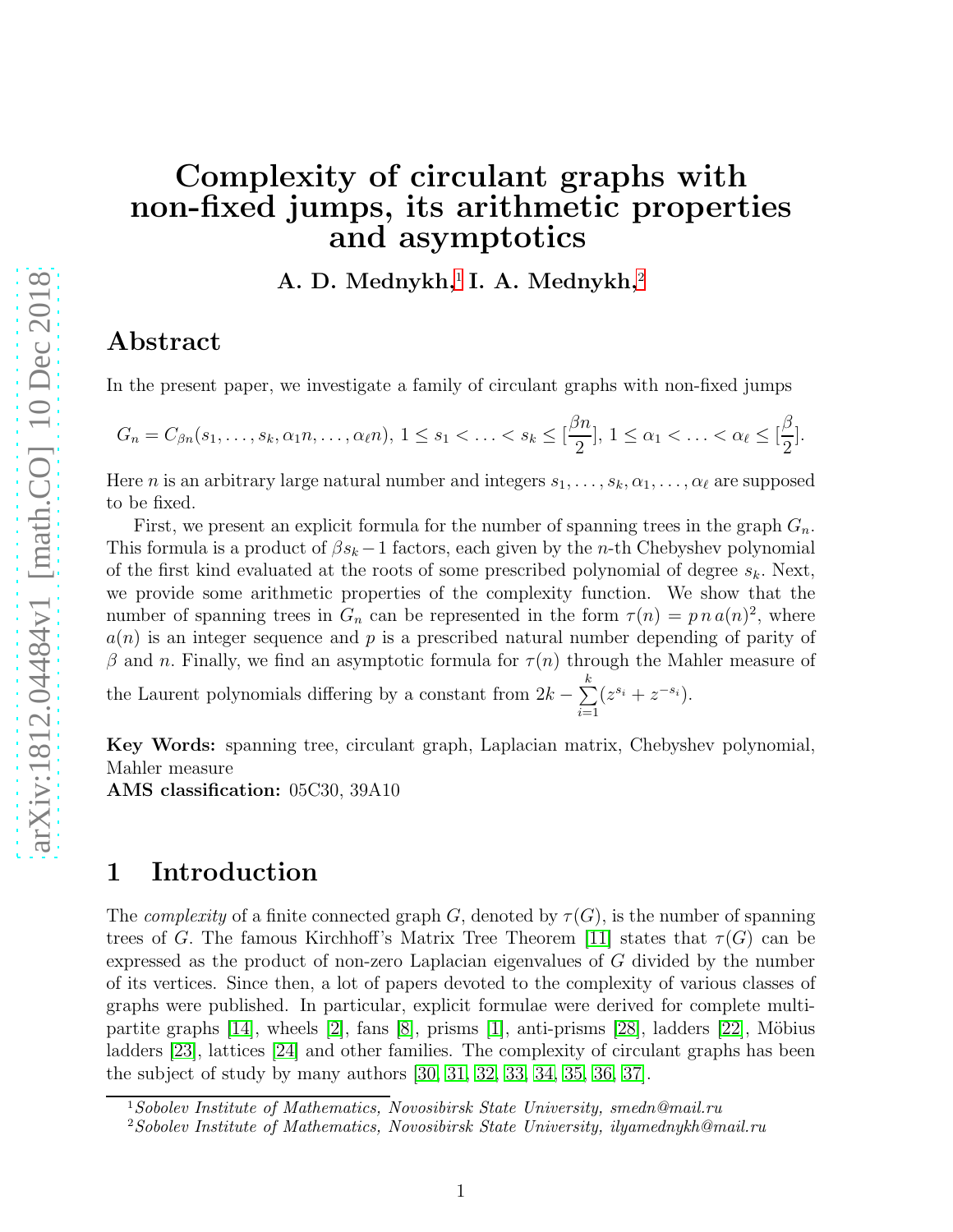Starting with Boesch and Prodinger [\[2\]](#page-14-2) the idea to calculate the complexity of graphs by making use of Chebyshev polynomials was implemented. This idea provided a way to find complexity of circulant graphs and their natural generalisations in [\[12,](#page-14-5) [16,](#page-15-5) [19,](#page-15-6) [30,](#page-15-4) [35,](#page-16-4) [36\]](#page-16-5).

Recently, asymptotical behavior of complexity for some families of graphs was investigated from the point of view of so called Malher measure [\[7,](#page-14-6) [25,](#page-15-7) [26\]](#page-15-8). For general properties of the Mahler measure see, for example [\[27\]](#page-15-9) and [\[6\]](#page-14-7). It worth mentioning that the Mahler measure is related to the growth of groups, values of some hypergeometric functions and volumes of hyperbolic manifolds [\[3\]](#page-14-8).

For a sequence of graphs  $G_n$ , one can consider the number of vertices  $v(G_n)$  and the number of spanning trees  $\tau(G_n)$  as functions of n. Assuming that  $\lim_{n\to\infty} \frac{\log \tau(G_n)}{v(G_n)}$  $\frac{\mathbf{g}\tau(\mathbf{G}_n)}{v(G_n)}$  exists, it is called the thermodynamic limit of the family  $G_n$  [\[17\]](#page-15-10). This number plays an important role in statistical physics and was investigated by many authors ([\[29\]](#page-15-11), [\[24\]](#page-15-3), [\[10\]](#page-14-9), [\[25\]](#page-15-7), [\[26\]](#page-15-8)).

The purpose of this paper is to present new formulas for the number of spanning trees in circulant graphs with non-fixed jumps and investigate their arithmetical properties and asymptotics. We mention that the number of spanning trees for such graphs was found earlier in [\[4,](#page-14-10) [16,](#page-15-5) [31,](#page-16-0) [34,](#page-16-3) [35,](#page-16-4) [37\]](#page-16-6). Our results are different from those obtained in the cited papers. Moreover, by the authors opinion, the obtained formulas are more convenient for analytical investigation.

The content of the paper is lined up as follows. Basic definitions and preliminary results are given in sections [2](#page-2-0) and [3.](#page-3-0) Then, in the section [4,](#page-4-0) we present a new explicit formula for the number of spanning trees in the undirected circulant graph

$$
C_{\beta n}(s_1, s_2, \ldots, s_k, \alpha_1 n, \alpha_2 n, \ldots, \alpha_\ell n), 1 \le s_1 < \ldots < s_k \le \lfloor \frac{\beta n}{2} \rfloor, 1 \le \alpha_1 < \ldots < \alpha_\ell \le \lfloor \frac{\beta}{2} \rfloor.
$$

This formula is a product of  $\beta s_k - 1$  factors, each given by the *n*-th Chebyshev polynomial of the first kind evaluated at the roots of a prescribed polynomial of degree  $s_k$ . We note the case  $\beta = 1$  and  $\ell = 0$  of the circulant graphs with bounded jumps has been investigated in our previous papers [\[20,](#page-15-12) [21\]](#page-15-13).

Next, in the section [5,](#page-9-0) we provide some arithmetic properties of the complexity function. More precisely, we show that the number of spanning trees of the circulant graph can be represented in the form  $\tau(n) = p n a(n)^2$ , where  $a(n)$  is an integer sequence and  $p$  is a prescribed natural number depending only of parity of  $n$ . Later, in the section [6,](#page-11-0) we use explicit formulas for the number of spanning trees to produce its asymptotics through the Mahler measures of the finite set of Laurent polynomials  $P_u(z)$  =  $2k-\sum_{i=1}^k$  $i=1$  $(z^{s_i}+z^{-s_i})+4\sum^{\ell}$  $m=1$  $\sin^2(\frac{\pi u \alpha_m}{\beta})$  $\left(\frac{\alpha_m}{\beta}\right), u = 0, 1, \ldots, \beta - 1$ . As a consequence (Corollary [3\)](#page-12-0), we prove that the thermodynamic limit of sequence  $C_{\beta n}(s_1, s_2, \ldots, s_k, \alpha_1 n, \alpha_2 n, \ldots, \alpha_\ell n)$ as  $n \to \infty$  is the arithmetic mean of small Mahler measures of Laurent polynomials  $P_u(z)$ ,  $u = 0, 1, \ldots, \beta - 1$ . In the section [7,](#page-12-1) we illustrate the obtained results by a series of examples.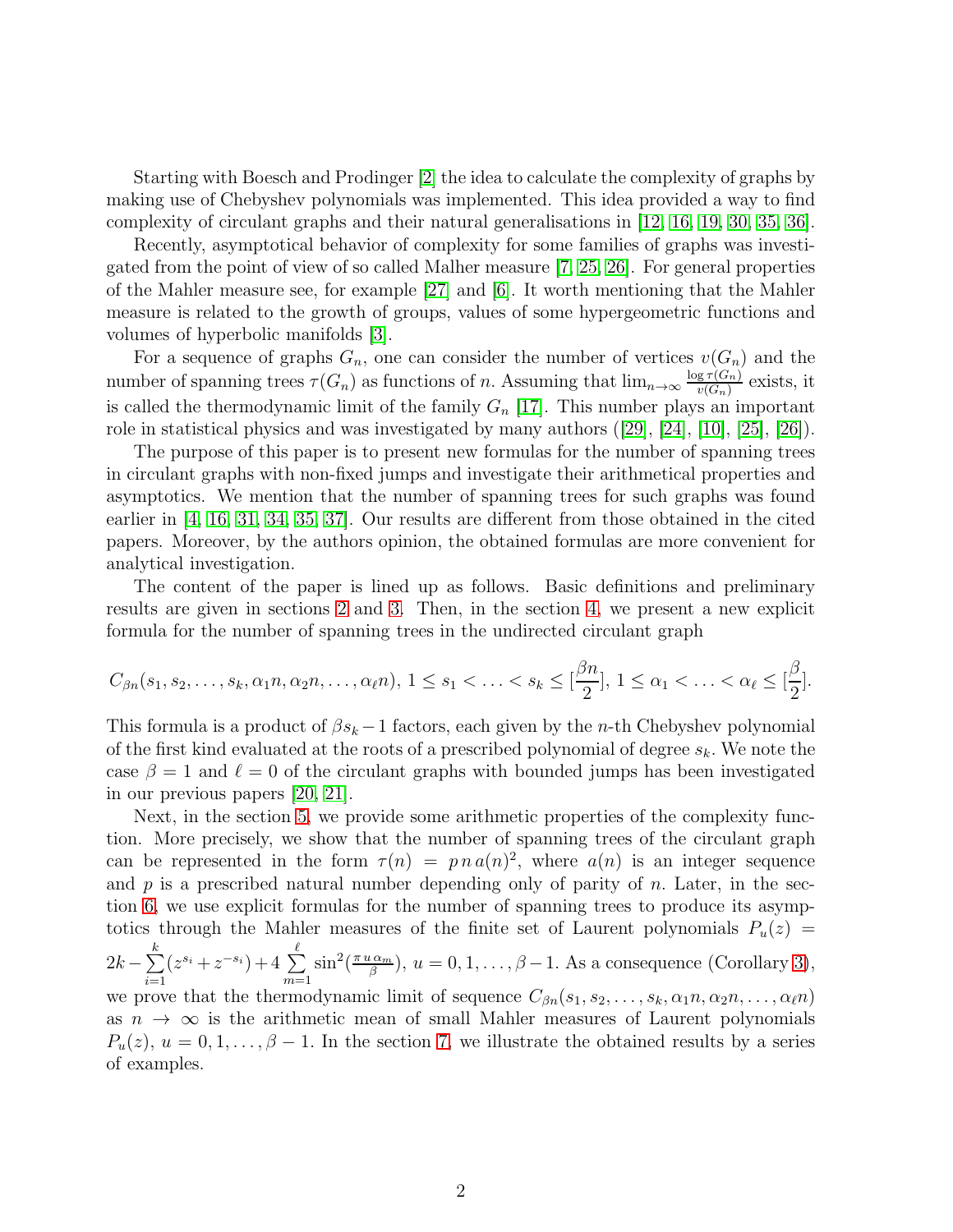### <span id="page-2-0"></span>2 Basic definitions and preliminary facts

Consider a connected finite graph G, allowed to have multiple edges but without loops. We denote the vertex and edge set of G by  $V(G)$  and  $E(G)$ , respectively. Given  $u, v \in V(G)$ , we set  $a_{uv}$  to be equal to the number of edges between vertices u and v. The matrix  $A = A(G) = \{a_{uv}\}_{u,v \in V(G)}$  is called the adjacency matrix of the graph G. The degree  $d(v)$  of a vertex  $v \in V(G)$  is defined by  $d(v) = \sum_{u \in V(G)} a_{uv}$ . Let  $D = D(G)$  be the diagonal matrix indexed by the elements of  $V(G)$  with  $d_{vv} = d(v)$ . The matrix  $L = L(G) = D(G) - A(G)$ is called the Laplacian matrix, or simply Laplacian, of the graph G.

In what follows, by  $I_n$  we denote the identity matrix of order n.

Let  $s_1, s_2, \ldots, s_k$  be integers such that  $1 \leq s_1, s_2, \ldots, s_k \leq \frac{n}{2}$  $\frac{n}{2}$ . The graph  $G = C_n(s_1, s_2, \ldots, s_k)$ with n vertices  $0, 1, 2, \ldots, n-1$  is called *circulant graph* if the vertex  $i, 0 \le i \le n-1$  is adjacent to the vertices  $i \pm s_1, i \pm s_2, \ldots, i \pm s_k \pmod{n}$ . All vertices of the graph G have even degree 2k. If there is i such that  $s_i = \frac{n}{2}$  $\frac{n}{2}$  then graph G has multiple edges.

We call an  $n \times n$  matrix *circulant*, and denote it by  $circ(a_0, a_1, \ldots, a_{n-1})$  if it is of the form

$$
circ(a_0, a_1, \ldots, a_{n-1}) = \left( \begin{array}{cccc} a_0 & a_1 & a_2 & \ldots & a_{n-1} \\ a_{n-1} & a_0 & a_1 & \ldots & a_{n-2} \\ \vdots & \vdots & \ddots & \vdots \\ a_1 & a_2 & a_3 & \ldots & a_0 \end{array} \right).
$$

It easy to see that adjacency and Laplacian matrices for the circulant graph is circulant matrices. The converse is also true. If the Laplacian matrix of a graph is circulant then the graph is also circulant.

Recall [\[5\]](#page-14-11) that the eigenvalues of matrix  $C = circ(a_0, a_1, \ldots, a_{n-1})$  are given by the following simple formulas  $\lambda_j = L(\zeta_n^j), j = 0, 1, \ldots, n-1$ , where  $L(x) = a_0 + a_1 x + \ldots$  $a_{n-1}x^{n-1}$  and  $\zeta_n$  is an order n primitive root of the unity. Moreover, the circulant matrix  $C = L(T)$ , where  $T = circ(0, 1, 0, \ldots, 0)$  is the matrix representation of the shift operator  $T: (x_0, x_1, \ldots, x_{n-2}, x_{n-1}) \rightarrow (x_1, x_2, \ldots, x_{n-1}, x_0).$ 

Let  $P(z) = a_0 + a_1 z + \ldots + a_d z^d = a_d \prod^d$  $\prod_{k=1}$  ( $z - \alpha_k$ ) be a non-constant polynomial with complex coefficients. Then, following Mahler [\[18\]](#page-15-14) its Mahler measure is defined to be

$$
M(P) := \exp(\int_0^1 \log |P(e^{2\pi i t})| dt), \tag{1}
$$

the geometric mean of  $|P(z)|$  for z on the unit circle. However,  $M(P)$  had appeared earlier in a paper by Lehmer [\[13\]](#page-14-12), in an alternative form

$$
M(P) = |a_d| \prod_{|\alpha_k|>1} |\alpha_k|.
$$
 (2)

The equivalence of the two definitions follows immediately from Jensen's formula [\[9\]](#page-14-13)

$$
\int_0^1 \log |e^{2\pi it} - \alpha| dt = \log_+ |\alpha|,
$$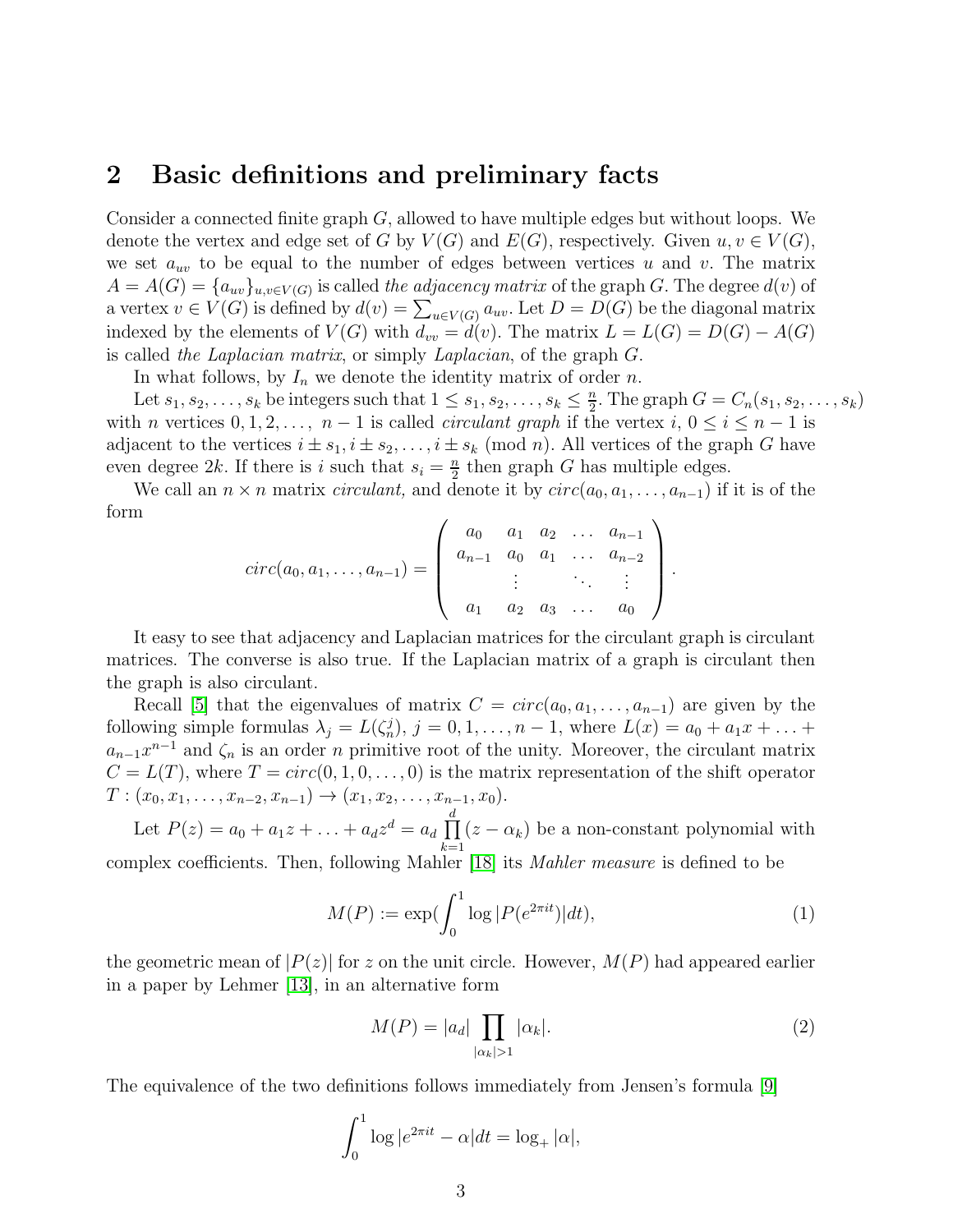where  $\log_+ x$  denotes max(0,  $\log x$ ). We will also deal with the small Mahler measure which is defined as

$$
m(P) := \log M(P) = \int_0^1 \log |P(e^{2\pi i t})| dt.
$$

The concept of Mahler measure can be naturally extended to the class of Laurent polynomials  $P(z) = a_0 z^p + a_1 z^{p+1} + \ldots + a_{d-1} z^{p+d-1} + a_d z^{p+d} = a_d z^p \prod_{i=1}^d$  $\prod_{k=1} (z - \alpha_k)$ , where  $a_0, a_d \neq 0$ and  $p$  is an arbitrary integer (not necessarily positive).

### <span id="page-3-0"></span>3 Associated polynomials and their properties

The aim of this section is to introduce a few polynomials naturally associated with the circulant graph

$$
G_n = C_{\beta n}(s_1,\ldots,s_k,\alpha_1 n,\ldots,\alpha_\ell n), 1 \le s_1 < \ldots < s_k \le \left[\frac{\beta n}{2}\right], 1 \le \alpha_1 < \ldots < \alpha_\ell \le \left[\frac{\beta}{2}\right].
$$

We start with the Laurent polynomial  $L(z) = 2(k+l) - \sum_{i=1}^{k}$  $\frac{i=1}{i}$  $(z^{s_i}+z^{-s_i})-\sum_{i=1}^{\ell}$  $m=1$  $(z^{\alpha_m n}+z^{-\alpha_m n})$ responsible for the structure of Laplacian of graph  $G_n$ . More precisely, the Laplacian of  $G_n$  is given by the matrix

$$
\mathbb{L} = L(T) = 2(k+l)I_{\beta n} - \sum_{i=1}^{k} (T^{s_i} + T^{-s_i}) - \sum_{m=1}^{\ell} (T^{\alpha_m n} + T^{-\alpha_m n}),
$$

where T the circulant matrix  $circ(0, 1, \ldots, 0)$  $\beta n$ ). We decompose  $L(z)$  into the sum of two

polynomials  $L(z) = P(z) + p(z^n)$ , where  $P(z) = 2k - \sum_{n=1}^{k}$  $i=1$  $(z^{s_i} + z^{-s_i})$  and  $p(z) = 2l -$ 

 $\sum_{i=1}^{k}$  $m=1$  $(z^{\alpha_m} + z^{-\alpha_m})$ . Now, we have to introduce a family of Laurent polynomials differing by a constant from  $P(z)$ . They are  $P_u(z) = P(z) + p(e^{\frac{2\pi i u}{\beta}}), u = 0, 1, ..., \beta - 1$ . One can check that  $P_u(z) = 2k - \sum_{i=1}^k$  $i=1$  $(z^{s_i} + z^{-s_i}) + 4 \sum^{\ell}$  $m=1$  $\sin^2(\frac{\pi u \alpha_m}{\beta})$  $\frac{\mu \alpha_m}{\beta}$ ). In particular,  $P_0(z) = P(z)$ .

We note that all the above polynomials are *palindromic*, that is they are invariant under replacement  $z$  by  $1/z$ . A non-trivial palindromic Laurent polynomial can be represented in the form  $\mathcal{P}(z) = a_s z^{-s} + a_{s-1} z^{-(s-1)} + \ldots + a_0 + \ldots + a_{s-1} z^{s-1} + a_s z^s$ , where  $a_s \neq 0$ . We will refer to 2s as a *degree* of the polynomial  $P(z)$ . Since  $P(z) = P(\frac{1}{z})$  $\frac{1}{z}$ , the following polynomial of degree s is well defined

$$
\mathcal{Q}(w) = \mathcal{P}(w + \sqrt{w^2 - 1}).
$$

We will call it a *Chebyshev trasform* of  $\mathcal{P}(z)$ . Since  $T_k(w) = \frac{(w + \sqrt{w^2-1})^k + (w + \sqrt{w^2-1})^{-k}}{2}$  is the Chebyshev polynomial of the first kind, one can easy deduce that

$$
Q(w) = a_0 + 2a_1T_1(w) + \ldots + 2a_{s-1}T_{s-1}(w) + 2a_sT_s(w).
$$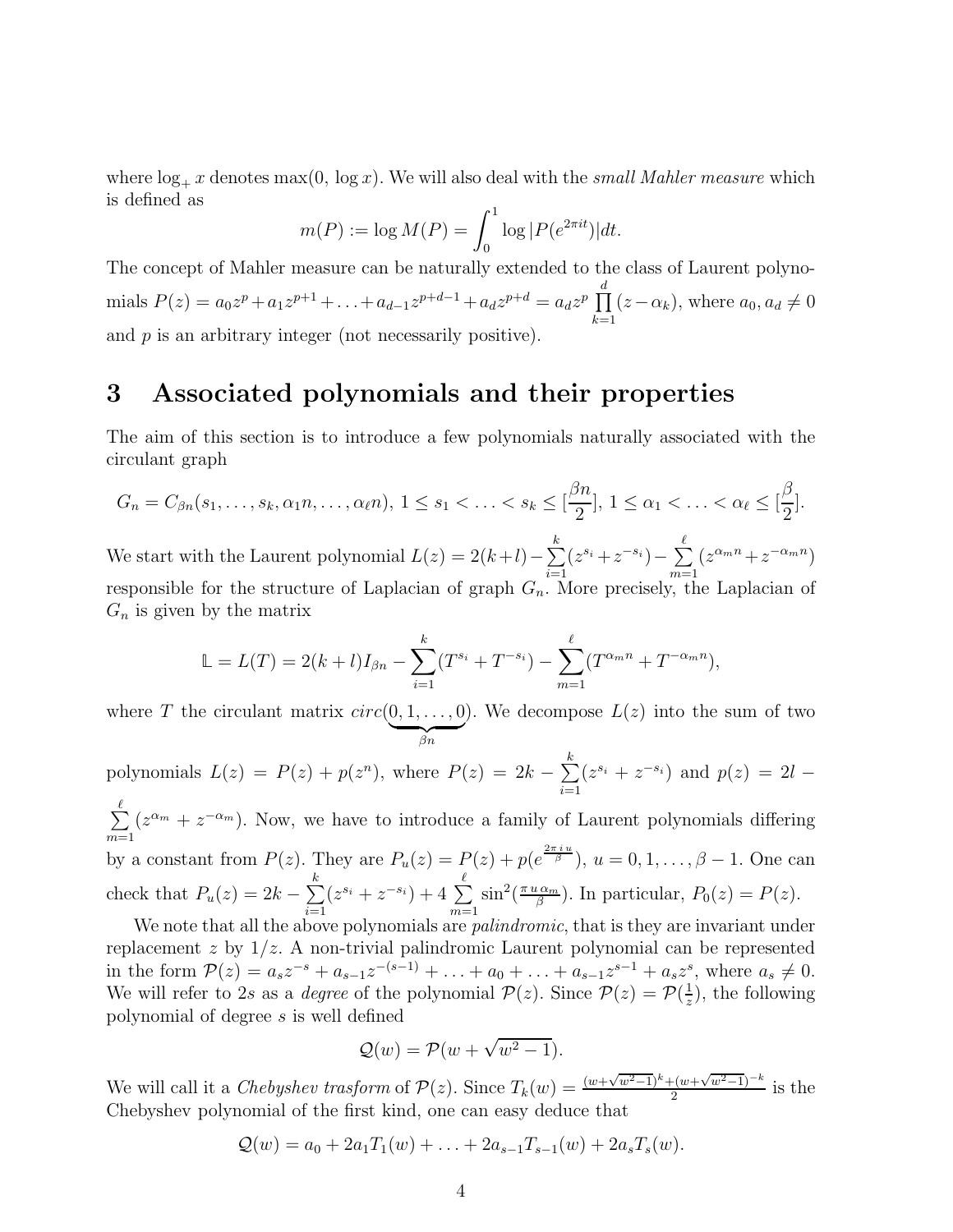Also, we have  $\mathcal{P}(z) = \mathcal{Q}(\frac{1}{2})$  $rac{1}{2}(z+\frac{1}{z})$  $(\frac{1}{z})$ .

Throughout the paper, we will use the following observation. If  $z_1, 1/z_1, \ldots, z_s, 1/z_s$  is the full list of the roots of  $P(z)$ , then  $w_k = \frac{1}{2}$  $\frac{1}{2}(z_k + \frac{1}{z_k}$  $(\frac{1}{z_k}), k = 1, 2, \ldots, s$  are all roots of the polynomial  $\mathcal{Q}(w)$ .

By direct calculation, we obtain that the Chebyshev transform of polynomial  $P_u(z)$  is

$$
Q_u(w) = 2k - 2\sum_{i=1}^k T_{s_i}(w) + 4\sum_{m=1}^\ell \sin^2(\frac{\pi u \alpha_m}{\beta}).
$$

In particular, if  $z_s(u)$ ,  $1/z_s(u)$ ,  $s = 1, 2, \ldots, s_k$  are the roots of  $P_u(z)$ , then  $w_s(u) =$ 1  $\frac{1}{2}(z_s(u)+z_s(u)^{-1}), s=1,2,\ldots,s_k$  are all roots of the algebraic equation  $\sum_{i=1}^k T_{s_i}(w)=$  $k+2\sum_{m=1}^{\ell} \sin^2(\frac{\pi u\alpha_m}{\beta})$  $\frac{\mu\alpha_m}{\beta}$ ). To find asymptotic behavior for the number of spanning trees in the graph  $G_n$  we also need the following lemma.

<span id="page-4-2"></span>**Lemma 1.** Let  $gcd(\alpha_1, \alpha_2, \ldots, \alpha_\ell, \beta) = 1$ . Suppose that  $P_u(z) = 0$ , where  $0 < u < \beta$ . Then  $|z| \neq 1$ .

Proof: First of all, we show that  $p(e^{\frac{2\pi i u}{\beta}}) = 4 \sum_{n=1}^{\infty}$  $m=1$  $\sin^2(\frac{\pi u \alpha_m}{\beta})$  $\binom{n\alpha_m}{\beta} > 0$ . Indeed, suppose that  $p(e^{\frac{2\pi i u}{\beta}})=0.$  Then there are integers  $m_j$  such that  $u\alpha_j=m_j\beta, j=1,2,\ldots,\ell.$  Hence

$$
B = \gcd(u \alpha_1, \dots, u \alpha_\ell, u \beta) = u \gcd(\alpha_1, \dots, \alpha_\ell, \beta) = u < \beta.
$$

From the other side

$$
B = \gcd(m_1\beta,\ldots,m_\ell\beta,u\beta) = \beta \gcd(m_1,\ldots,m_\ell,u) \geq \beta.
$$

Contradiction. Now, let  $|z| = 1$ . Then  $z = e^{i\varphi}$ , for some  $\varphi \in \mathbb{R}$ . We have  $P_u(z) =$  $P(z) + p(e^{\frac{2\pi i u}{\beta}})$ , where  $P(z) = 2k - \sum_{n=1}^{k}$  $(z^{s_i} + z^{-s_i}) = 2 \sum_{i=1}^{k}$  $\sum_{i=1} (1 - \cos(s_i \varphi)) \geq 0$ . Hence,  $i=1$  $P_u(z) > 0$  and lemma is proved.  $\Box$ 

### <span id="page-4-0"></span>4 Complexity of circulant graphs with non-fixed jumps

The aim of this section is to find new formulas for the numbers of spanning trees of circulant graph  $C_{\beta n}(s_1, s_2, \ldots, s_k, \alpha_1 n, \alpha_2 n, \ldots, \alpha_\ell n)$  in terms of Chebyshev polynomials. It should be noted that nearby results were obtained earlier by different methods in the papers [\[4,](#page-14-10) [16,](#page-15-5) [31,](#page-16-0) [34,](#page-16-3) [35,](#page-16-4) [37\]](#page-16-6).

<span id="page-4-1"></span>**Theorem 1.** The number of spanning trees in the circulant graph with non-fixed jumps

$$
C_{\beta n}(s_1,\ldots,s_k,\alpha_1 n,\ldots,\alpha_\ell n),\ 1\leq s_1<\ldots
$$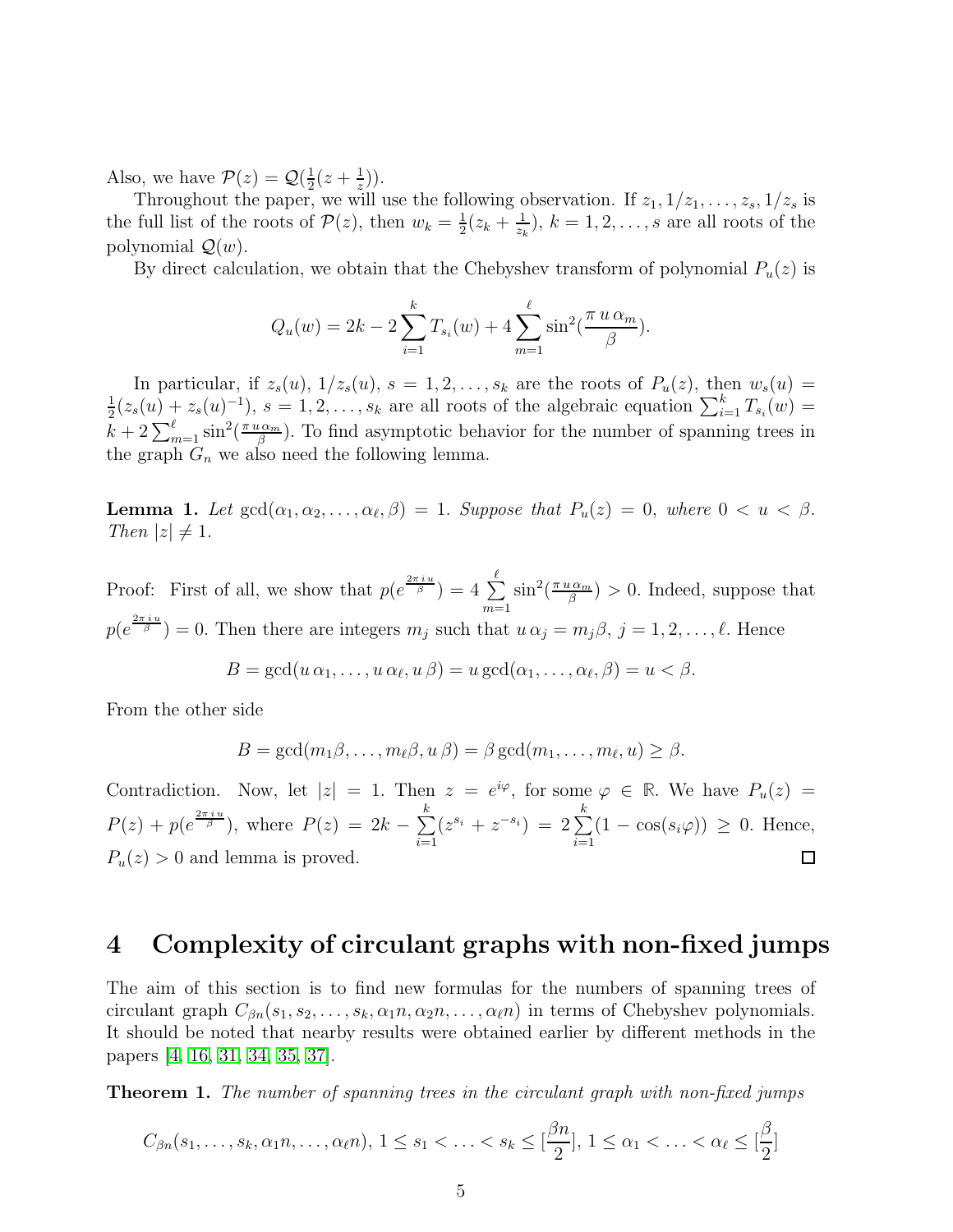is given by the formula

$$
\tau(n) = \frac{n}{\beta q} \prod_{u=0}^{\beta-1} \prod_{\substack{j=1, \\ w_j(0) \neq 1}}^{s_k} |2T_n(w_j(u)) - 2\cos(\frac{2\pi u}{\beta})|,
$$

where for each  $u = 0, 1, \ldots, \beta - 1$  the numbers  $w_j(u)$ ,  $j = 1, 2, \ldots, s_k$ , are all the roots of the equation  $\sum_{i=1}^{k} T_{s_i}(w) = k + 2 \sum_{m=1}^{\ell} \sin^2(\frac{\pi u \alpha_m}{\beta})$  $\left( \frac{\alpha_m}{\beta} \right), \, T_s(w)$  is the Chebyshev polynomial of the first kind and  $q = s_1^2 + s_2^2 + \ldots + s_k^2$ .

Proof: Let  $G = C_{\beta n}(s_1, s_2, \ldots, s_k, \alpha_1 n, \alpha_2 n, \ldots, \alpha_\ell n)$ . By the celebrated Kirchhoff theorem, the number of spanning trees  $\tau(n)$  in  $G_n$  is equal to the product of non-zero eigenvalues of the Laplacian of a graph  $G_n$  divided by the number of its vertices  $\beta n$ . To investigate the spectrum of Laplacian matrix, we denote by T the circulant matrix  $circ(0, 1, \ldots, 0)$ ).

 $\beta_n$ Consider the Laurent polynomial  $L(z) = 2(k+l) - \sum_{i=1}^{k}$  $i=1$  $(z^{s_i} + z^{-s_i}) - \sum_{i=1}^{\ell}$  $m=1$  $(z^{\alpha_m n} + z^{-\alpha_m n}).$ Then the Laplacian of  $G_n$  is given by the matrix

$$
\mathbb{L} = L(T) = 2(k+l)I_{\beta n} - \sum_{i=1}^{k} (T^{s_i} + T^{-s_i}) - \sum_{m=1}^{\ell} (T^{\alpha_m n} + T^{-\alpha_m n}).
$$

The eigenvalues of the circulant matrix T are  $\zeta_{\beta n}^j$ ,  $j = 0, 1, \ldots, \beta n - 1$ , where  $\zeta_m =$  $e^{\frac{2\pi i}{m}}$ . Since all of them are distinct, the matrix T is conjugate to the diagonal matrix  $\mathbb{T} = diag(1, \zeta_{\beta n}, \dots, \zeta_{\beta n}^{\beta n-1})$ . To find spectrum of L, without loss of generality, one can assume that  $T = \mathbb{T}$ . Then  $\mathbb{L}$  is a diagonal matrix. This essentially simplifies the problem of finding eigenvalues of  $\mathbb{L}$ . Indeed, let  $\lambda$  be an eigenvalue of  $\mathbb{L}$  and x be the respective eigenvector. Then we have the following system of linear equations

$$
((2(k+l)-\lambda)I_{\beta n}-\sum_{i=1}^{k}(T^{s_i}+T^{-s_i})-\sum_{m=1}^{\ell}(T^{\alpha_m n}+T^{-\alpha_m n}))x=0.
$$

Let  $\mathbf{e}_j = (0, \ldots, 1)$  $\sum_{j-th}$ ,...,0),  $j = 1, \ldots, \beta n$ . The  $(j, j)$ -th entry of  $\mathbb{T}$  is equal to  $\zeta_{\beta n}^{j-1}$ .

Then, for  $j = 0, \ldots, \beta n - 1$ , the matrix  $\mathbb{L}$  has an eigenvalue

$$
\lambda_j = L(\zeta_{\beta n}^j) = 2(k+l) - \sum_{i=1}^k (\zeta_{\beta n}^{js_i} + \zeta_{\beta n}^{-js_i}) - \sum_{m=1}^\ell (\zeta_{\beta}^{j\alpha_m} + \zeta_{\beta}^{-j\alpha_m}),\tag{3}
$$

with eigenvector  $e_{j+1}$ . Since all graphs under consideration are supposed to be connected, we have  $\lambda_0 = 0$  and  $\lambda_j > 0$ ,  $j = 1, 2, \ldots, \beta n - 1$ . Hence

<span id="page-5-0"></span>
$$
\tau(n) = \frac{1}{\beta n} \prod_{j=1}^{\beta n - 1} L(\zeta_{\beta n}^j). \tag{4}
$$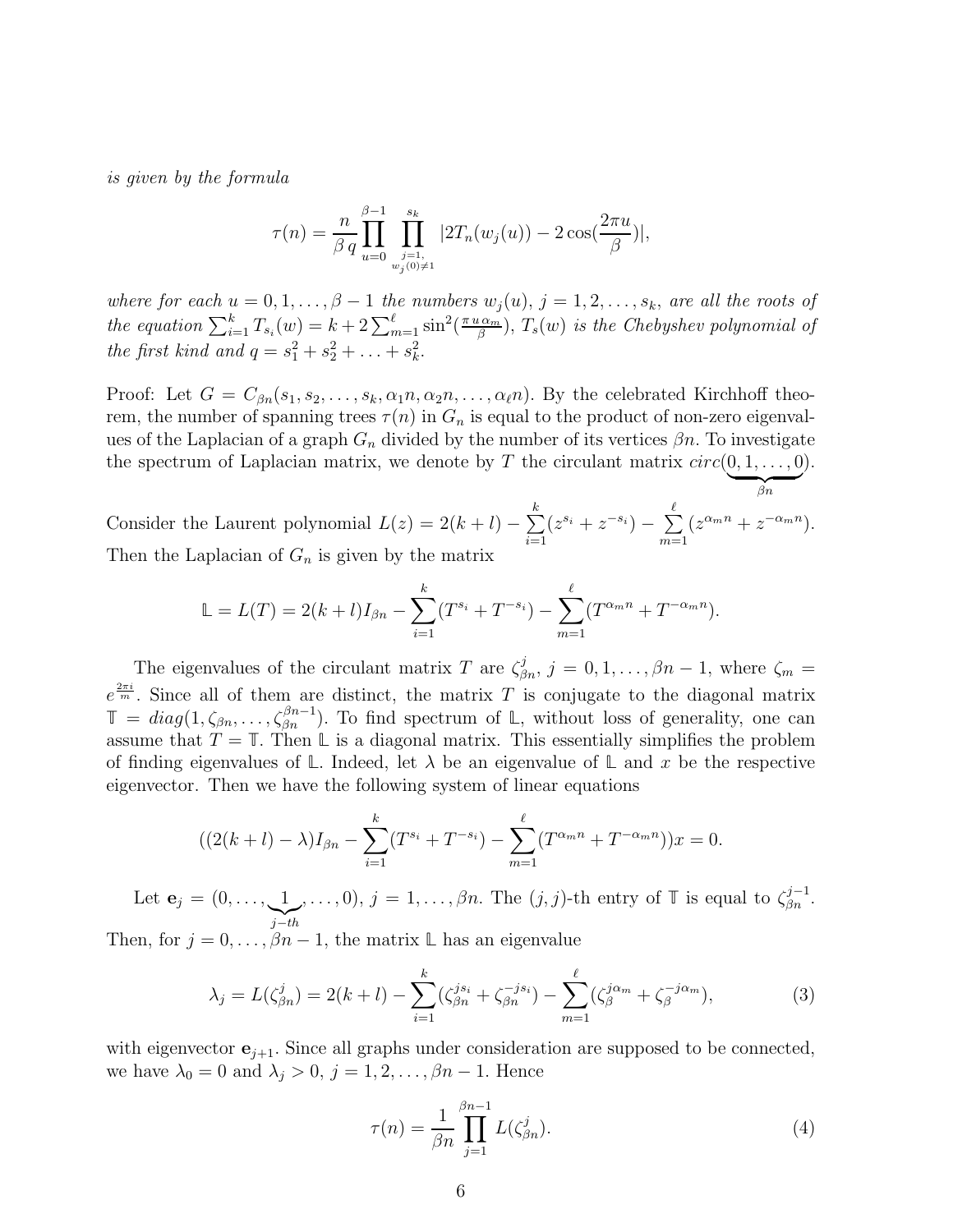By setting  $j = \beta t + u$ , where  $0 \le t \le n - 1$ ,  $0 \le u \le \beta - 1$ , we rewrite the formula [\(4\)](#page-5-0) in the form

$$
\tau(n) = \left(\frac{1}{n} \prod_{t=1}^{n-1} L(\zeta_{\beta n}^{\beta t})\right) \left(\frac{1}{\beta} \prod_{u=1}^{\beta-1} \prod_{t=0}^{n-1} L(\zeta_{\beta n}^{t\beta+u})\right).
$$
(5)

It is easy to see that  $\tau(n)$  is the product of two numbers  $\tau_1(n) = \frac{1}{n} \prod_{i=1}^{n-1}$  $t=1$  $L(\zeta_{\beta n}^{\beta t})$  and

$$
\tau_2(n) = \frac{1}{\beta} \prod_{u=1}^{\beta-1} \prod_{t=0}^{n-1} L(\zeta_{\beta n}^{t\beta+u}).
$$
  
We note that

$$
L(\zeta_{\beta n}^{\beta t}) = 2k - \sum_{i=1}^{k} (\zeta_{\beta n}^{\beta t s_i} + \zeta_{\beta n}^{-\beta t s_i}) = 2k - \sum_{i=1}^{k} (\zeta_{n}^{t s_i} + \zeta_{n}^{-t s_i}) = P(\zeta_{n}^{t}), 1 \le t \le n - 1.
$$

The numbers  $\mu_t = P(\zeta_n^t), 1 \le t \le n-1$  run through all non-zero eigenvalues of circulant graph  $C_n(s_1, s_2, \ldots, s_k)$  with fixed jumps  $s_1, s_2, \ldots, s_k$  and n vertices. So  $\tau_1(n)$  coincide with the number of spanning trees in  $C_n(s_1, s_2, \ldots, s_k)$ . By ([\[21\]](#page-15-13), Corollary 1) we get

<span id="page-6-1"></span>
$$
\tau_1(n) = \frac{n}{q} \prod_{\substack{j=1, \\ w_j(0) \neq 1}}^{s_k} |2T_n(w_j(0)) - 2|,\tag{6}
$$

where  $w_j(0)$ ,  $j = 1, 2, \ldots, s_k$ , are all the roots of the equation  $\sum_{i=1}^k T_{s_i}(w) = k$ .

In order to continue the calculation of  $\tau(n)$  we have to find the product

$$
\tau_2(n) = \frac{1}{\beta} \prod_{u=1}^{\beta-1} \prod_{t=0}^{n-1} L(\zeta_{\beta n}^{t\beta+u}).
$$

Recall that  $L(z) = P(z) + p(z^n)$ . Since  $(\zeta_{\beta n}^{\beta t+u})^n = \zeta_{\beta}^{\beta t+u} = \zeta_{\beta}^u$ , we obtain

$$
L(\zeta_{\beta n}^{\beta t+u}) = P(\zeta_{\beta n}^{\beta t+u}) + p(\zeta_{\beta}^{\beta t+u}) = P(\zeta_{\beta n}^{\beta t+u}) + p(\zeta_{\beta}^u) = P_u(\zeta_{\beta n}^{\beta t+u}),
$$

where  $P_u(z) = P(z) + p(\zeta_{\beta}^u)$ . By Section [3,](#page-3-0) we already know that

$$
P_u(z) = (-1) \prod_{j=1}^{s_k} (z - z_j(u))(z - z_j(u)^{-1}), \text{ where } w_j(u) = \frac{1}{2}(z_j(u) + z_j(u)^{-1}), j = 0
$$

1, 2, ...,  $s_k$  are all roots of the equation  $\sum_{i=1}^k T_{s_i}(w) = k + 2 \sum_{d=1}^\ell \sin^2(\frac{\pi u \alpha_d}{\beta})$  $\frac{\iota\,\alpha_d}{\beta}).$ We note that  $\zeta_{\beta n}^{t\beta+u}=e^{\frac{i(2\pi t+\omega u)}{n}}$ , where  $\omega_u=\frac{2\pi u}{\beta}$  $rac{\pi u}{\beta}$ . Then  $\prod_{n=1}^{n-1}$  $_{t=0}$  $L(\zeta_{\beta n}^{t\beta+u})=\prod^{n-1}$  $_{t=0}$  $P_u(e^{\frac{i(2\pi t + \omega_u)}{n}}).$ To evaluate the latter product, we need following lemma.

<span id="page-6-0"></span>**Lemma 2.** Let 
$$
H(z) = \prod_{s=1}^{m} (z - z_s)(z - z_s^{-1})
$$
 and  $\omega$  is a real number. Then  
\n
$$
\prod_{t=0}^{n-1} H(e^{\frac{i(2\pi t + \omega)}{n}}) = (-e^{i\omega})^m \prod_{s=1}^{m} (2T_n(w_s) - 2\cos(\omega)),
$$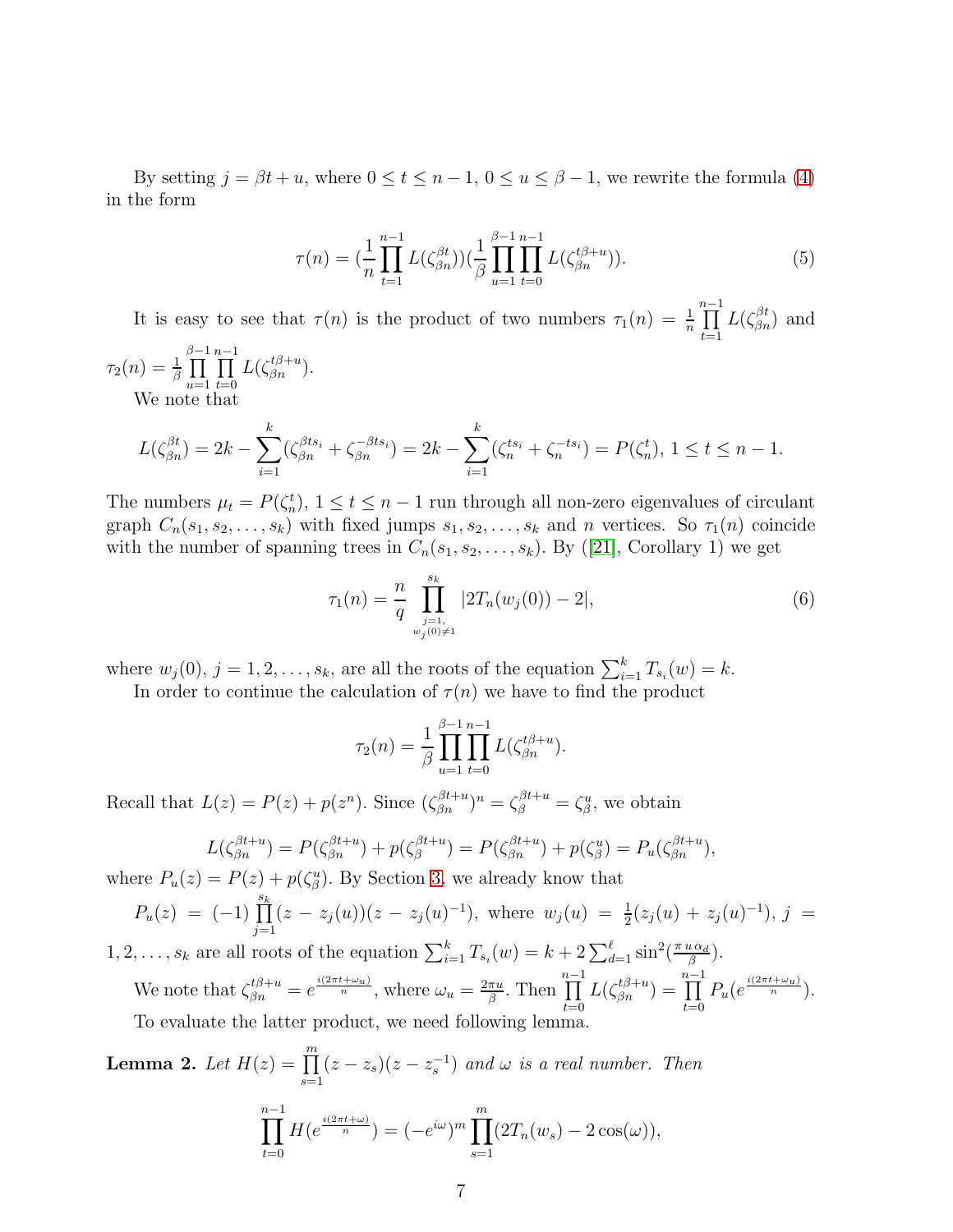where  $w_s = \frac{1}{2}$  $\frac{1}{2}(z_s + z_s^{-1}), s = 1, \ldots, k$  and  $T_n(w)$  is the Chebyshev polynomial of the first kind.

Proof: We note that  $\frac{1}{2}(z^n + z^{-n}) = T_n(\frac{1}{2})$  $(\frac{1}{2}(z+z^{-1}))$ . By the substitution  $z=e^{i\varphi}$ , this follows from the evident identity  $\cos(n\varphi) = T_n(\cos \varphi)$ . Then we have

$$
\prod_{t=0}^{n-1} H(e^{\frac{i(2\pi t + \omega)}{n}}) = \prod_{t=0}^{n-1} \prod_{s=1}^{m} (e^{\frac{i(2\pi t + \omega)}{n}} - z_s)(e^{\frac{i(2\pi t + \omega)}{n}} - z_s^{-1})
$$
\n
$$
= \prod_{s=1}^{m} \prod_{t=0}^{n-1} (-e^{\frac{i(2\pi t + \omega)}{n}} z_s^{-1})(z_s - e^{\frac{i(2\pi t + \omega)}{n}})(z_s - e^{-\frac{i(2\pi t + \omega)}{n}})
$$
\n
$$
= \prod_{s=1}^{m} (-e^{i\omega} z_s^{-n}) \prod_{t=0}^{n-1} (z_s - e^{\frac{i(2\pi t + \omega)}{n}})(z_s - e^{-\frac{i(2\pi t + \omega)}{n}})
$$
\n
$$
= \prod_{s=1}^{m} (-e^{i\omega} z_s^{-n})(z_s^{2n} - 2\cos(\omega) z_s^{n} + 1)
$$
\n
$$
= \prod_{s=1}^{m} (-e^{i\omega})(2\frac{z_s^{n} + z_s^{-n}}{2} - 2\cos(\omega))
$$
\n
$$
= (-e^{i\omega})^{m} \prod_{s=1}^{m} (2T_n(w_s) - 2\cos(\omega)).
$$

Since  $P_u(z) = -H_u(z)$ , where  $H_u(z) = \prod_{j=1}^{s_k} (z - z_j(u))(z - z_j(u)^{-1})$ , by Lemma [2](#page-6-0) we get n−1<br>∏  $t=0$  $P_u(e^{\frac{i(2\pi t + \omega_u)}{n}}) = (-1)^n (-e^{\frac{2\pi i u}{\beta}})^{s_k} \prod^{s_k}$  $j=1$  $(2T_n(w_j(u)) - 2\cos(\frac{2\pi u}{\beta}))$ )).

Then,

<span id="page-7-0"></span>
$$
\tau_2(n) = \frac{1}{\beta} \prod_{u=1}^{\beta-1} \prod_{t=0}^{n-1} L(\zeta_{\beta n}^{\beta t+u}) = \frac{1}{\beta} \prod_{u=1}^{\beta-1} \prod_{t=0}^{n-1} P_u(e^{\frac{i(2\pi j + \omega_u)}{n}})
$$
  
\n
$$
= \frac{(-1)^{n(\beta-1)}}{\beta} \prod_{u=1}^{\beta-1} (-e^{\frac{2\pi i u}{\beta}})^{s_k} \prod_{j=1}^{s_k} (2T_n(w_j(u)) - 2\cos(\frac{2\pi u}{\beta}))
$$
(7)  
\n
$$
= \frac{(-1)^{n(\beta-1)}}{\beta} \prod_{u=1}^{\beta-1} \prod_{j=1}^{s_k} (2T_n(w_j(u)) - 2\cos(\frac{2\pi u}{\beta})).
$$

Since the number  $\tau_2(n)$  is a product of positive eigenvalues of  $G_n$  divided by  $\beta$ , from [\(7\)](#page-7-0) we have

<span id="page-7-1"></span>
$$
\tau_2(n) = \frac{1}{\beta} \prod_{u=1}^{\beta-1} \prod_{j=1}^{s_k} |2T_n(w_j(u)) - 2\cos(\frac{2\pi u}{\beta})|.
$$
\n(8)

 $\Box$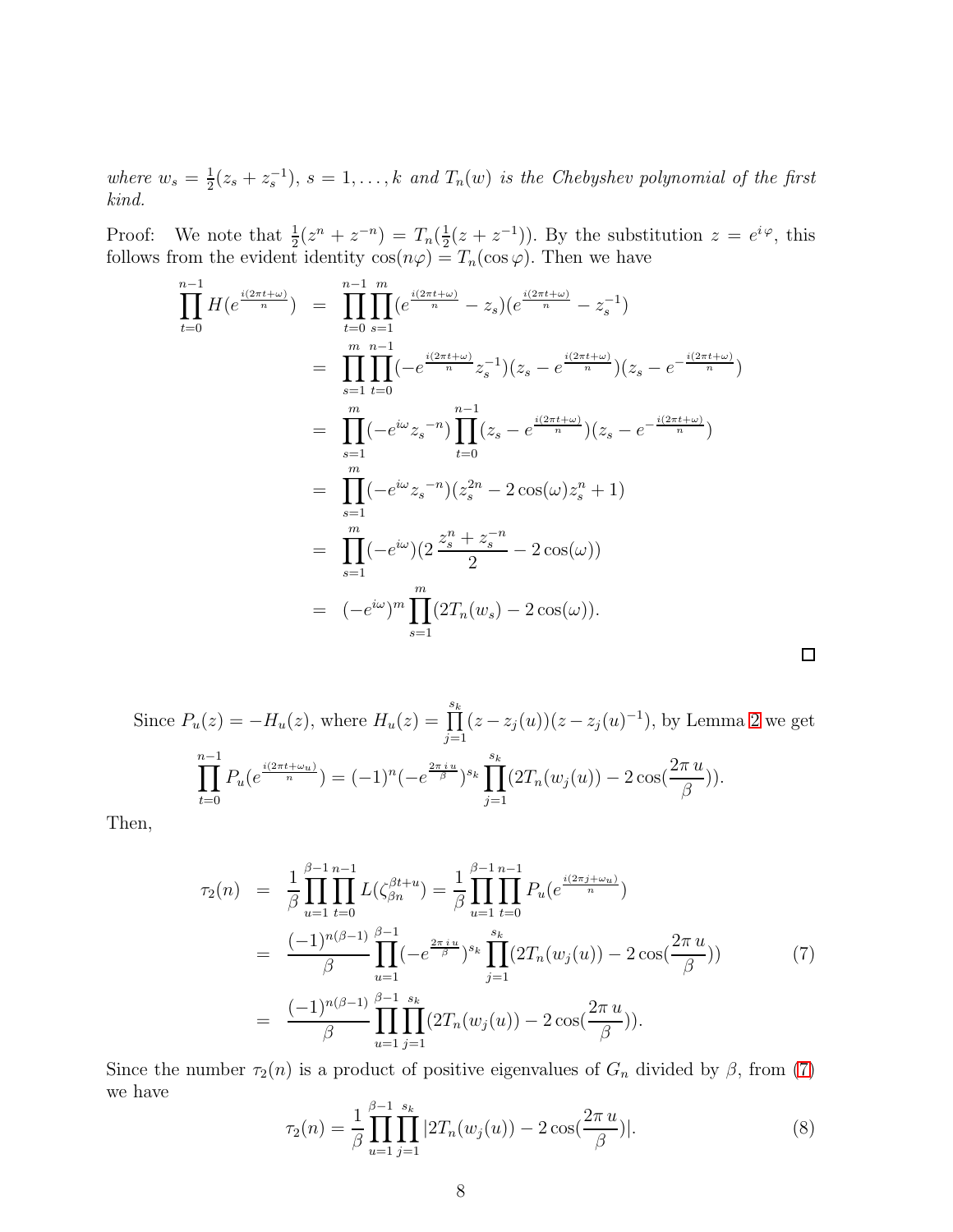Combining equations [\(6\)](#page-6-1) and [\(8\)](#page-7-1) we finish the proof of the theorem.

As the first consequence from Theorem [1](#page-4-1) we have the following result obtained earlier by Justine Louis [\[16\]](#page-15-5) in a slightly different form.

Corollary 1. The number of spanning trees in the circulant graphs with non-fixed jumps  $C_{\beta n}(1, \alpha_1 n, \alpha_2 n, \ldots, \alpha_\ell n), \text{ where } 1 \leq \alpha_1 < \alpha_2 < \ldots < \alpha_\ell \leq \lceil \frac{\beta}{2} \rceil$  $\frac{\beta}{2}$  is given by the formula

$$
\tau(n) = \frac{n 2^{\beta - 1}}{\beta} \prod_{u=1}^{\beta - 1} (T_n(1 + 2 \sum_{m=1}^{\ell} \sin^2(\frac{\pi u \alpha_m}{\beta})) - \cos(\frac{2\pi u}{\beta})),
$$

where  $T_n(w)$  is the Chebyshev polynomial of the first kind.

Proof: Follows directly from the theorem.

The next corollary is new.

Corollary 2. The number of spanning trees in the circulant graphs with non-fixed jumps  $C_{\beta n}(1, 2, \alpha_1 n, \alpha_2 n, \ldots, \alpha_\ell n), \text{ where } 1 \leq \alpha_1 < \alpha_2 < \ldots < \alpha_\ell \leq \lceil \frac{\beta}{2} \rceil$  $\frac{\beta}{2}$  is given by the formula

$$
\tau(n) = \frac{nF_n^2}{\beta} \prod_{u=1}^{\beta-1} \prod_{j=1}^2 |2T_n(w_j(u)) - 2\cos(\frac{2\pi u}{\beta})|,
$$

where  $F_n$  is the n-th Fibonacci number,  $T_n(w)$  is the Chebyshev polynomial of the first kind and  $w_{1,2}(u) = \left(-1 \pm \sqrt{25 + 16 \sum_{m=1}^{\ell} \sin^2(\frac{\pi u \alpha_m}{\beta})}\right)$  $\sqrt{\frac{\alpha_m}{\beta}}$  ) /4.

We note that  $nF_n^2$  is the number of spanning trees in the graph  $C_n(1, 2)$ .

Proof: In this case,  $k = 2$ ,  $s_1 = 1$ ,  $s_2 = 2$  and  $q = s_1^2 + s_2^2 = 5$ . Given u we find  $w_j(u)$ ,  $j = 1, 2$  as the roots of the algebraic equation

$$
T_1(w) + T_2(w) = 2 + 2 \sum_{m=1}^{\ell} \sin^2(\frac{\pi u \alpha_m}{\beta}),
$$

where  $T_1(w) = w$  and  $T_2(w) = 2w^2 - 1$ . For  $u = 0$  the roots are  $w_1(0) = 1$  and  $w_2(0) = 1$ .  $-3/2$ . Hence  $\tau_1(n) = \frac{n}{5} | 2T_n(-\frac{3}{2})|$  $\frac{3}{2}$ ) – 2 $\left| = \frac{n}{5} \right|$  $\frac{n}{5}$  $\left( \frac{-3+\sqrt{5}}{2} \right)$  $\frac{+\sqrt{5}}{2}$ <sup>n</sup> +  $\left(\frac{-3-\sqrt{5}}{2}\right)$  $\frac{-\sqrt{5}}{2}$  $)^n - 2| = nF_n^2$  gives the wellknown formula for the number of spanning trees in the graph  $C_n(1, 2)$ . (See, for example, [\[2\]](#page-14-2), Theorem 4). For  $u > 0$  the numbers  $w_{1,2}(u)$  are roots of the quadratic equation

$$
2w^{2} + w - 3 - 2\sum_{m=1}^{\ell} \sin^{2}(\frac{\pi u \alpha_{m}}{\beta}) = 0.
$$

By [\(8\)](#page-7-1) we get  $\tau_2(n) = \frac{1}{\beta} \prod_{u=1}^{\beta-1} \prod_{j=1}^2 |2T_n(w_j(u)) - 2\cos(\frac{2\pi u}{\beta})|$ . Since  $\tau(n) = \tau_1(n)\tau_2(n)$ , the result follows.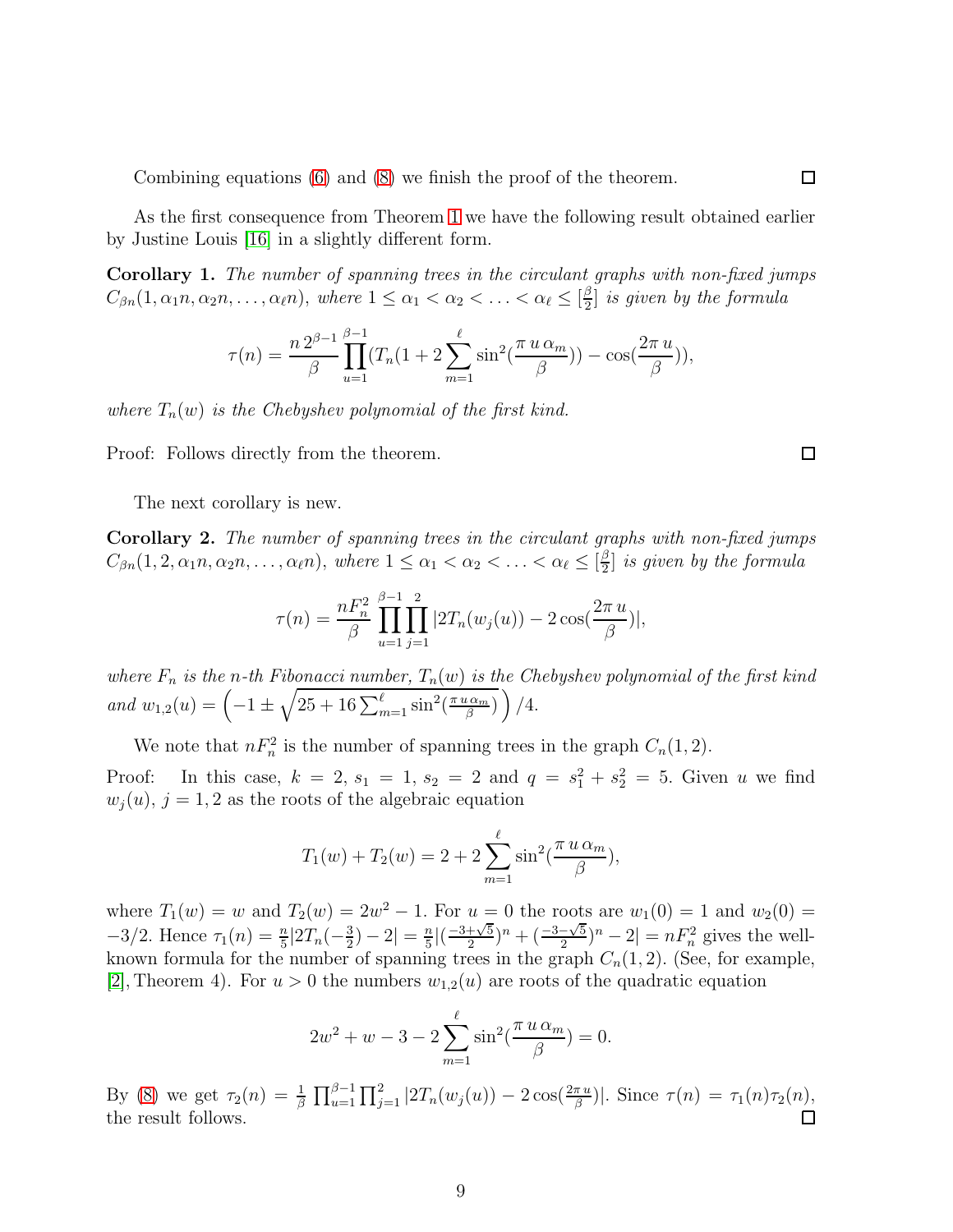## <span id="page-9-0"></span>5 Arithmetic properties of the complexity for circulant graphs

It was noted in the series of paper ([\[12\]](#page-14-5), [\[19\]](#page-15-6), [\[20\]](#page-15-12), [\[21\]](#page-15-13)) that in many important cases the complexity of graphs is given by the formula  $\tau(n) = p n a(n)^2$ , where  $a(n)$  is an integer sequence and  $p$  is a prescribed constant depending only of parity of  $n$ .

The aim of the next theorem is to explain this phenomena for circulant graphs with non-fixed jumps. Recall that any positive integer  $p$  can be uniquely represented in the form  $p = q r^2$ , where p and q are positive integers and q is square-free. We will call q the square-free part of p.

<span id="page-9-1"></span>**Theorem 2.** Let  $\tau(n)$  be the number of spanning trees of the circulant graph

$$
G_n = C_{\beta n}(s_1, s_2, \ldots, s_k, \alpha_1 n, \alpha_2 n, \ldots, \alpha_\ell n),
$$

where  $1 \leq s_1 < s_2 < \ldots < s_k \leq \lceil \frac{\beta n}{2} \rceil$  $\left[\frac{\beta n}{2}\right], 1 \leq \alpha_1 < \alpha_2 < \ldots, \alpha_\ell \leq \left[\frac{\beta}{2}\right]$  $\frac{\beta}{2}$ .

Denote by p and q the number of odd elements in the sequences  $s_1, s_2, \ldots, s_k$  and  $\alpha_1, \alpha_2, \ldots, \alpha_\ell$  respectively. Let r be the square-free part of p and s be the square-free part of  $p + q$ . Then there exists an integer sequence  $a(n)$  such that

 $1^0$   $\tau(n) = \beta n a(n)^2$ , if n and  $\beta$  are odd;

$$
2^0 \quad \tau(n) = \beta \, r \, n \, a(n)^2, \text{ if } n \text{ is even};
$$

3 0  $\tau(n) = \beta \, s \, n \, a(n)^2$ , if n is odd and  $\beta$  is even.

Proof: The number of odd elements in the sequences  $s_1, s_2, \ldots, s_k$  and  $\alpha_1, \alpha_2, \ldots, \alpha_\ell$ , respectively is counted respectively by the formulas  $p = \sum^{k}$  $i=1$  $\frac{1-(-1)^{s_i}}{2}$  and  $q = \sum_{i=1}^{\ell}$  $i=1$  $\frac{1-(-1)^{\alpha_i}}{2}$ . We already know that all non-zero eigenvalues of the graph  $G_n$  are given by the formulas  $\lambda_j = L(\zeta_{\beta n}^j), j = 1, \ldots, \beta n - 1$ , where  $\zeta_{\beta n} = e^{\frac{2\pi i}{\beta n}}$  and

$$
L(z) = 2(k+l) - \sum_{i=1}^{k} (z^{s_i} + z^{-s_i}) - \sum_{m=1}^{\ell} (z^{n\alpha_m} + z^{-n\alpha_m}).
$$

We note that  $\lambda_{\beta n-j} = L(\zeta_{\beta n}^{\beta n-j}) = L(\zeta_{\beta n}^j) = \lambda_j$ .

By the Kirchhoff theorem we have  $\beta n \tau(n) =$  $\overline{\prod}^{3n-1}$  $j=1$  $\lambda_j$ . Since  $\lambda_{\beta n-j} = \lambda_j$ , we obtain  $\beta n \tau(n) = ($  $\frac{\beta n-1}{\prod}$  $j=1$  $(\lambda_j)^2$  if  $\beta_n$  is odd and  $\beta_n \tau(n) = \lambda_{\frac{\beta_n}{2}}(n)$  $\frac{\beta n}{2}-1$  $j=1$  $(\lambda_j)^2$  if  $\beta_n$  is even. We note that each algebraic number  $\lambda_j$  comes with all its Galois conjugate [\[15\]](#page-14-14). So, the numbers  $c(n) =$  $\frac{\beta n-1}{\prod}$  $j=1$  $\lambda_j$  and  $d(n) =$  $\frac{\frac{\beta n}{2}-1}{\prod}$  $j=1$  $\lambda_j$  are integers. Also, for even n we have k  $\ell$ 

$$
\lambda_{\frac{\beta n}{2}} = L(-1) = 2(k+l) - \sum_{i=1}^{k} ((-1)^{s_i} + (-1)^{-s_i}) - \sum_{m=1}^{k} ((-1)^{n\alpha_m} + (-1)^{-n\alpha_m})
$$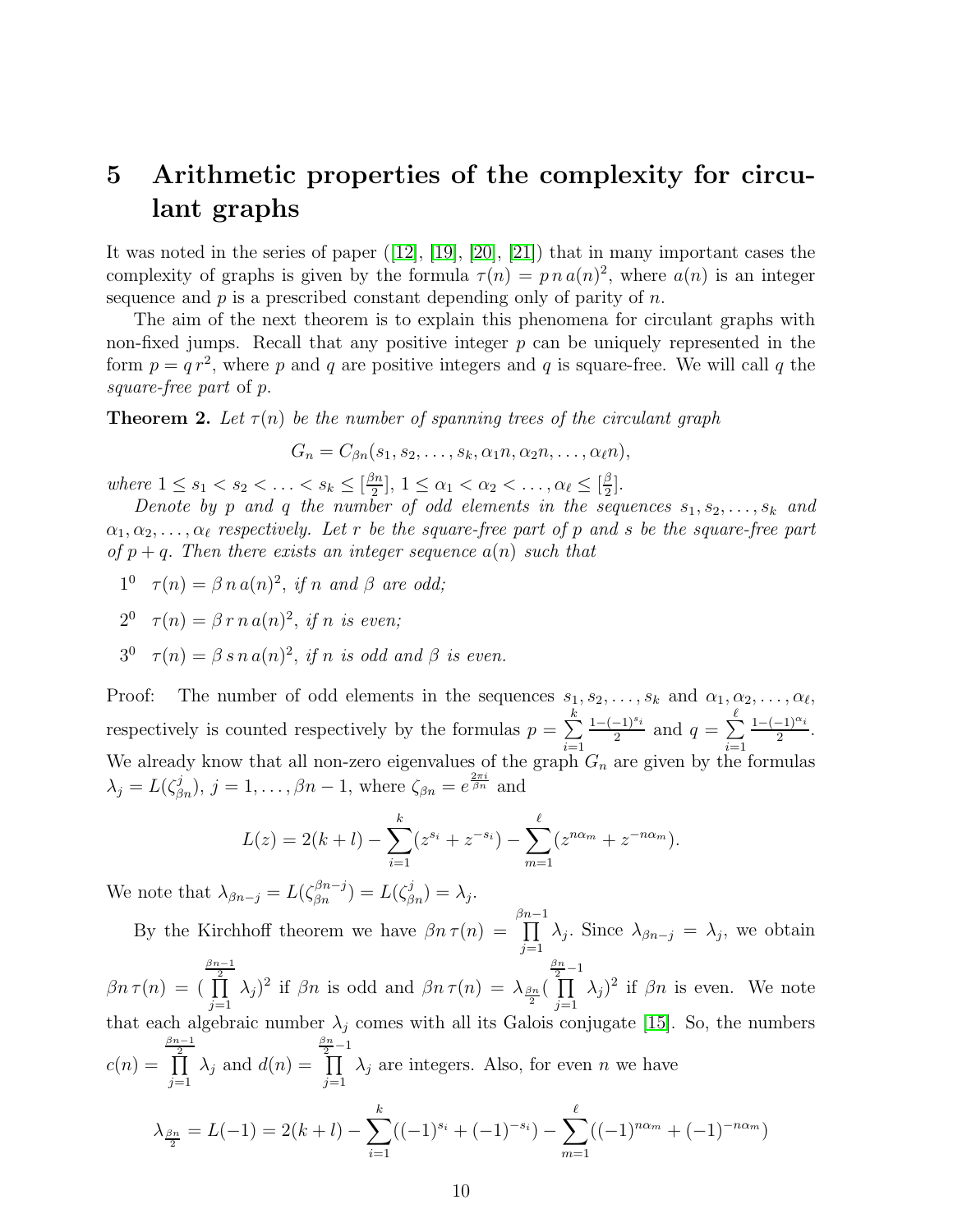$$
= 2k - \sum_{i=1}^{k} ((-1)^{s_i} + (-1)^{-s_i}) = 4\sum_{i=1}^{k} \frac{1 - (-1)^{s_i}}{2} = 4p.
$$

If *n* is odd and  $\beta$  is even, the number  $\frac{\beta n}{2}$  is integer again. Then we obtain

$$
\lambda_{\frac{\beta n}{2}} = L(-1) = 2(k+l) - \sum_{i=1}^{k} ((-1)^{s_i} + (-1)^{-s_i}) - \sum_{m=1}^{\ell} ((-1)^{\alpha_m} + (-1)^{-\alpha_m})
$$
  
=  $4 \sum_{i=1}^{k} \frac{1 - (-1)^{s_i}}{2} + 4 \sum_{m=1}^{\ell} \frac{1 - (-1)^{\alpha_m}}{2} = 4p + 4q.$ 

Therefore,  $\beta n \tau(n) = c(n)^2$  if  $\beta$  and n are odd,  $\beta n \tau(n) = 4p d(n)^2$  if n is even and  $\beta n \tau(n) = 4(p+q) d(n)^2$  if n is odd and  $\beta$  is even. Let r be the square-free part of p and s be the square-free part of  $p + q$ . Then there are integers u and v such that  $p = ru^2$  and  $s = (p+q)v^2$ . Hence,

1° 
$$
\frac{\tau(n)}{\beta n} = \left(\frac{c(n)}{\beta n}\right)^2
$$
 if *n* and  $\beta$  are odd,  
\n2°  $\frac{\tau(n)}{\beta n} = r \left(\frac{2 u d(n)}{\beta n}\right)^2$  if *n* is even and  
\n3°  $\frac{\tau(n)}{\beta n} = s \left(\frac{2 v d(n)}{\beta n}\right)^2$  if *n* is odd and  $\beta$  is even.

Consider an automorphism group  $\mathbb{Z}_{\beta n}$  of the graph  $G_n$  consisting of elements circularly permuting its vertices  $v_0, v_1, \ldots, v_{\beta n-1}$  and acting without fixed edges. Such a group always exists, since in the case of even  $\beta n$  we have *even* number of multiple edges between the opposite vertices  $v_i$  and  $v_{i+\frac{\beta n}{2}}$ , where the indices are taken mod  $\beta n$ .

The group  $\mathbb{Z}_{\beta n}$  acts fixed point free on the set vertices of  $G_n$ . We are aimed to show that it also acts freely on the set of the spanning trees in the graph. Indeed, suppose that some non-trivial element  $\gamma$  of  $\mathbb{Z}_{\beta n}$  leaves a spanning tree A in the graph  $G_n$  invariant. Then  $\gamma$  fixes the center of A. The center of a tree is a vertex or an edge. The first case is impossible, since  $\gamma$  acts freely on the set of vertices. In the second case,  $\gamma$  permutes the endpoints of an edge connecting the apposite vertices of  $G_n$ . This means that  $\beta n$  is even, and  $\gamma$  is the unique involution in the group  $\mathbb{Z}_{\beta n}$ . This is also impossible, since the group is acting without fixed edges.

So, the cyclic group  $\mathbb{Z}_{\beta n}$  acts on the set of spanning trees of the graph  $G_n$  fixed point free. Therefore  $\tau(n)$  is a multiple of  $\beta n$  and their quotient  $\frac{\tau(n)}{\beta n}$  is an integer.

Setting  $a(n) = \frac{c(n)}{\beta n}$  in the case 1°,  $a(n) = \frac{2 u d(n)}{\beta n}$  in the case 2°, and  $a(n) = \frac{2 v d(n)}{\beta n}$ in the case  $3^{\circ}$ , we conclude that number  $a(n)$  is always integer and the statement of the theorem follows.  $\Box$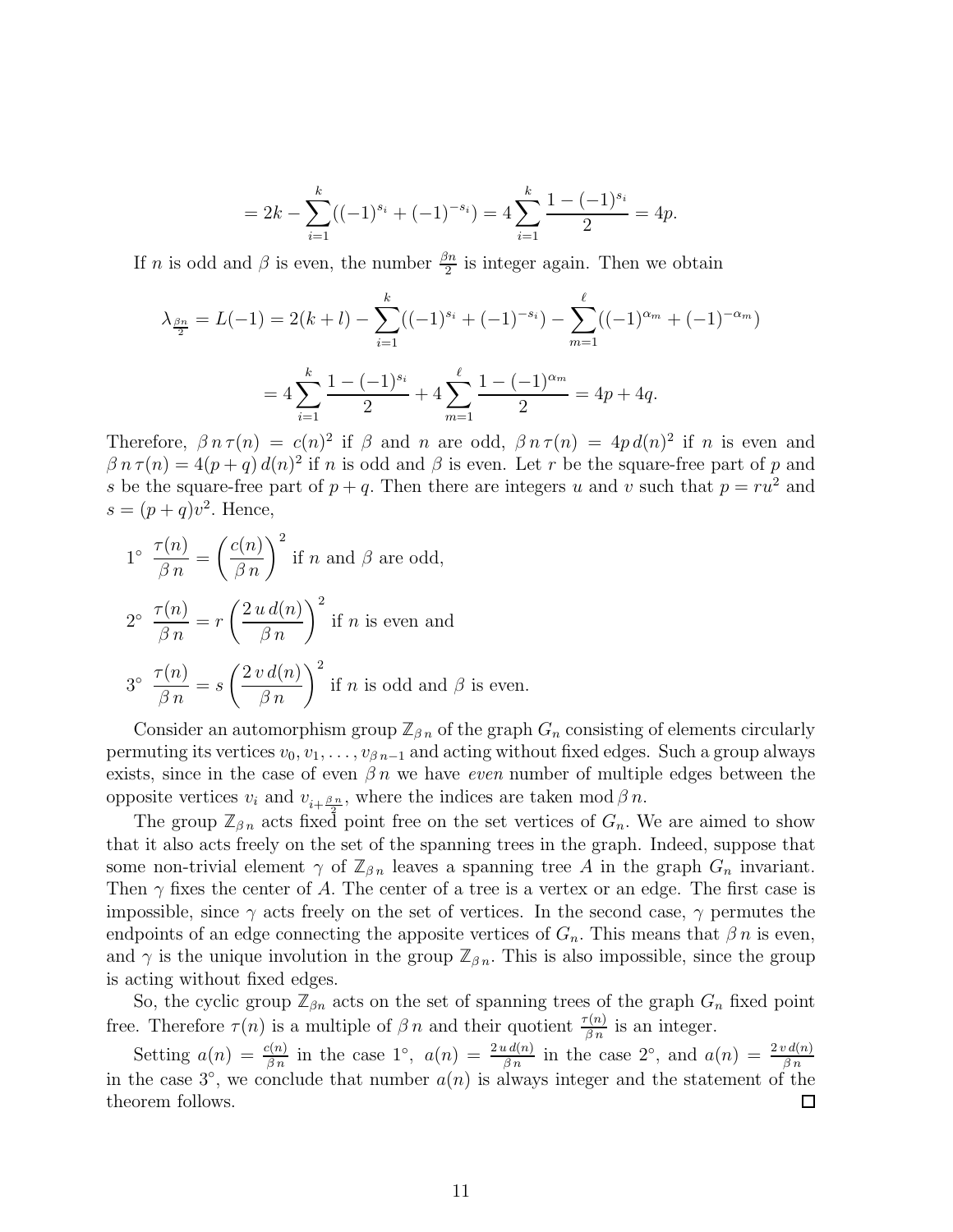#### <span id="page-11-0"></span>6 Asymptotic for the number of spanning trees

In this section, we give asymptotic formulas for the number of spanning trees for circulant graphs. It is interesting to compare these results with those in papers [\[4,](#page-14-10) [16,](#page-15-5) [31,](#page-16-0) [34,](#page-16-3) [37\]](#page-16-6), where the similar results were obtained by different methods.

Theorem 3. The number of spanning trees in the circulant graph

$$
C_{\beta n}(s_1,s_2,\ldots,s_k,\alpha_1 n,\alpha_2 n,\ldots,\alpha_\ell n),
$$

 $1 \leq s_1 < s_2 < \ldots < s_k \leq \lceil \frac{\beta n}{2} \rceil$  $\left[\frac{3n}{2}\right], 1 \leq \alpha_1 < \alpha_2 < \ldots < \alpha_\ell \leq \left[\frac{\beta}{2}\right]$  $\frac{p}{2}$ , gcd(s<sub>1</sub>, s<sub>2</sub>, ..., s<sub>k</sub>) = d,  $gcd(\alpha_1, \alpha_2, \ldots, \alpha_\ell, \beta) = \delta$ , and d and  $\delta$  are relatively prime has the following asymptotic

$$
\tau(n) \sim \frac{n \,\delta^2 \,d^2}{\beta \,q} A^n, \text{ as } n \to \infty \text{ and } (n,d) = 1,
$$

where  $q = s_1^2 + s_2^2 + \ldots + s_k^2$ ,  $A = \prod_{u=0}^{\beta-1} M(P_u)$  and  $M(P_u) = \exp(\int_0^1 \log |P_u(e^{2\pi i t})| dt)$  is the Mahler measure of Laurent polynomial  $P_u(z) = 2k - \sum_{n=1}^{k}$  $i=1$  $(z^{s_i} + z^{-s_i}) + 4 \sum^{\ell}$  $m=1$  $\sin^2(\frac{\pi u\alpha_m}{\beta})$  $\frac{\iota\alpha_m}{\beta}).$ 

Proof: Without loss of generality, we can restrict ourself by the case  $\delta = 1$ . Indeed, if  $\delta > 1$ , then one can replace the graph  $C_{\beta n}(s_1, s_2, \ldots, s_k, \alpha_1 n, \alpha_2 n, \ldots, \alpha_\ell n)$  by an isomorphic graph

$$
G'_m = C_{\beta' m}(s_1, s_2, \dots, s_k, \alpha'_1 m, \alpha'_2 m, \dots, \alpha'_\ell m),
$$

where  $\beta' = \beta/\delta$ ,  $\alpha'_1 = \alpha_1/\delta$ , ...,  $\alpha'_\ell = \alpha_\ell/\delta$ , and  $m = \delta n$ , with  $gcd(\alpha'_1, \alpha'_2, \ldots, \alpha'_\ell, \beta') = 1$ . From now on, we suppose that  $gcd(\alpha_1, \alpha_2, \ldots, \alpha_\ell, \beta) = 1$ .

By Theorem [1,](#page-4-1)  $\tau(n) = \tau_1(n) \tau_2(n)$ , where  $\tau_1(n)$  is the number of spanning trees in  $C_n(s_1, s_2, \ldots, s_k)$  and  $\tau_2(n) = \frac{1}{\beta}$  $\prod^{\beta-1}$  $u=1$  $\prod^{s_k}$  $\prod_{j=1}^{n} |2T_n(w_j(u)) - 2\cos(\frac{2\pi u}{\beta})|$ . By ([\[21\]](#page-15-13), Theorem 5) we already know that

$$
\tau_1(n) \sim \frac{n d^2}{q} A_0^n
$$
, as  $n \to \infty$  and  $(n, d) = 1$ ,

where  $A_0$  is the Mahler measure of Laurent polynomial  $P_0(z)$ . So, we have to find asymptotics for  $\tau_2(n)$  only.

By Lemma [1,](#page-4-2) for any integer  $u, 0 < u < \beta$  we obtain  $T_n(w_j(u)) = \frac{1}{2}(z_j(u)^n + z_j(u)^{-n}),$ where the  $z_i(u)$  and  $1/z_i(u)$  are roots of the polynomial  $P_u(z)$  satisfying the inequality  $|z_i(u)| \neq 1, j = 1, 2, \ldots, s_k$ . Replacing  $z_i(u)$  by  $1/z_i(u)$ , if necessary, we can assume that  $|z_j(u)| > 1$  for all  $j = 1, 2, ..., s_k$ . Then  $T_n(w_j(u)) \sim \frac{1}{2}$  $\frac{1}{2}z_j(u)^n$ , as *n* tends to  $\infty$ . So  $|2T_n(w_j(u)) - 2\cos(\frac{2\pi u}{\beta})| \sim |z_j(u)|^n$ ,  $n \to \infty$ . Hence

$$
\prod_{j=1}^{s_k} |2T_n(w_j(u)) - 2\cos(\frac{2\pi u}{\beta})| \sim \prod_{s=1}^{s_k} |z_j(u)|^n = \prod_{P_u(z) = 0, |z| > 1} |z|^n = A_u^n,
$$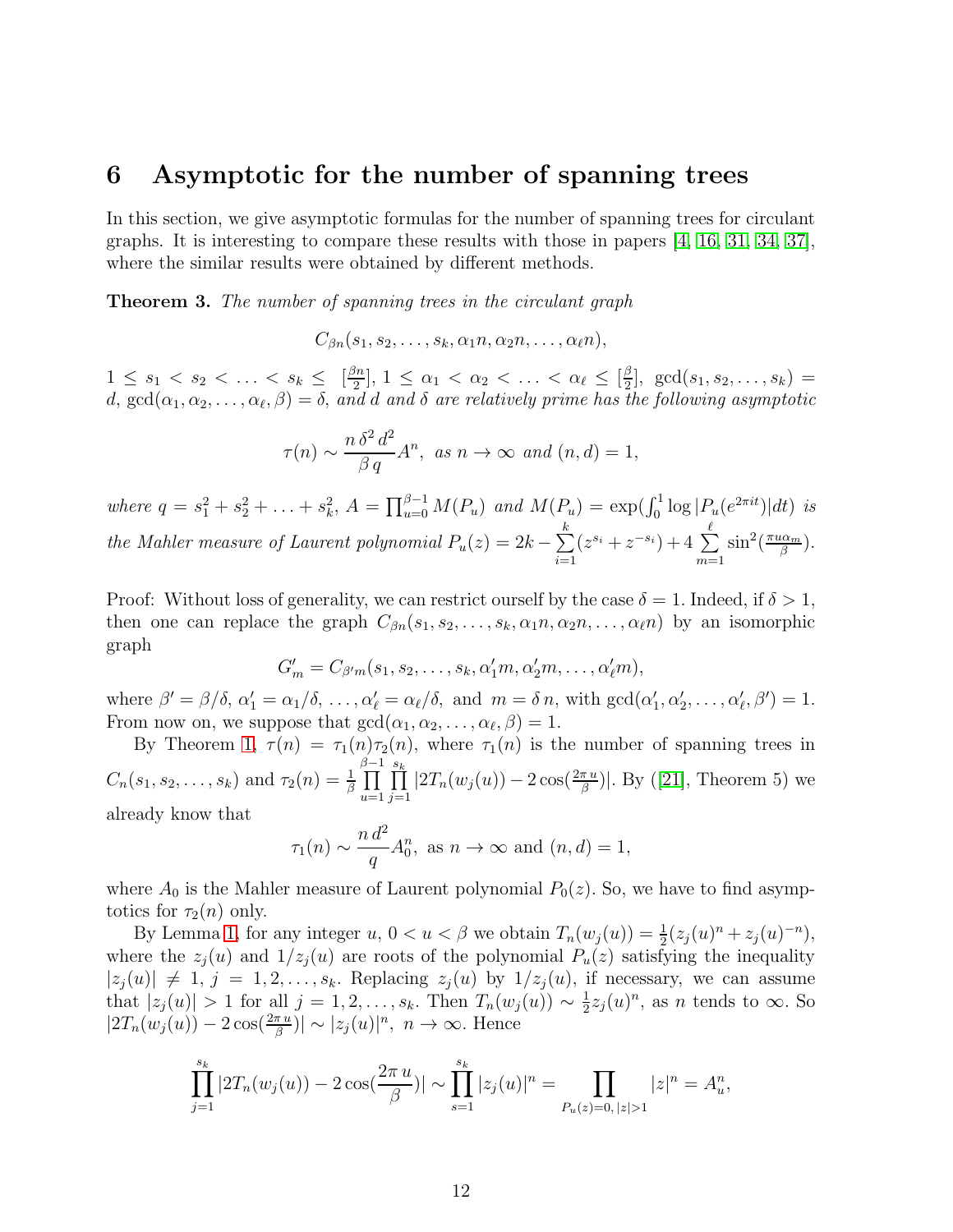where  $A_u = \prod$  $P_u(z)=0, |z|>1$ |z| coincides with the Mahler measure of  $P_u(z)$ . As a result,

$$
\tau_2(n) = \frac{1}{\beta} \prod_{u=1}^{\beta-1} \prod_{j=1}^{s_k} |2T_n(w_j(u)) - 2\cos(\frac{2\pi u}{\beta})| \sim \frac{1}{\beta} \prod_{u=1}^{\beta-1} A_u^n.
$$

Finally,  $\tau(n) = \tau_1(n)\tau_2(n) \sim \frac{n d^2}{\beta q}$  $\beta$   $q$  $\prod^{\beta-1}$  $u=0$  $A_u^n$ , as  $n \to \infty$  and  $(n,d) = 1$ . Since,  $A_u =$  $M(P_u)$ , the result follows.

 $\Box$ 

As an immediate consequence of above theorem we have the following result obtained earlier in  $([4],$  $([4],$  $([4],$  Theorem 3) by completely different methods.

<span id="page-12-0"></span>**Corollary 3.** The thermodynamic limit of the sequence  $C_{\beta n}(s_1, s_2, \ldots, s_k, \alpha_1 n, \alpha_2 n, \ldots, \alpha_\ell n)$ of circulant graphs is equal to the arithmetic mean of small Mahler measures of Laurent polynomials  $P_u(z)$ ,  $u = 0, 1, \ldots, \beta - 1$ . More precisely,

$$
\lim_{n \to \infty} \frac{\log \tau(C_{\beta n}(s_1, s_2, \dots, s_k, \alpha_1 n, \alpha_2 n, \dots, \alpha_\ell n))}{\beta n} = \frac{1}{\beta} \sum_{u=0}^{\beta - 1} m(P_u),
$$
  
where  $m(P_u) = \int_0^1 \log |P_u(e^{2\pi i t})| dt$  and  $P_u(z) = 2k - \sum_{i=1}^k (z^{s_i} + z^{-s_i}) + 4 \sum_{m=1}^\ell \sin^2(\frac{\pi u \alpha_m}{\beta}).$ 

### <span id="page-12-1"></span>7 Examples

- 1. Graph  $C_{2n}(1,n)$ . (Möbius ladder with double steps). By Theorem [1,](#page-4-1) we have  $\tau(n) = \tau(C_{2n}(1, n)) = n(T_n(3) + 1)$ . Compare this result with ([\[36\]](#page-16-5), Theorem 4). Recall [\[2\]](#page-14-2) that the number of spanninig trees in the Möbius ladder with single steps is given by the formula  $n (T_n(2) + 1)$ .
- 2. Graph  $C_{2n}(1,2,n)$ . We have  $\tau(n) = 2nF_n^2|T_n(\frac{-1-\sqrt{41}}{4})|$  $\frac{-\sqrt{41}}{4}$ ) – 1|| $T_n(\frac{-1+\sqrt{41}}{4})$  $\frac{(-1)^{41}}{4}$  – 1. By Theorem [2,](#page-9-1) one can find an integer sequence  $a(n)$  such that  $\tau(n) = 2na(n)^2$  if n is even and  $\tau(n) = na(n)^2$  if n is odd.
- 3. **Graph**  $C_{2n}(1, 2, 3, n)$ . Here  $\tau(n) = \frac{8n}{7}(T_n(\theta_1) 1)(T_n(\theta_2) 1) \prod_{p=1}^3 (T_n(\omega_p) + 1)$ , where  $\theta_{1,2} = \frac{-3 \pm \sqrt{-7}}{4}$  and  $\omega_p$ ,  $p = 1, 2, 3$  are roots of the cubic equation  $2w^3 + w^2 - w - 3 = 0$ 0. We have  $\tau(n) = 6na(n)^2$  is n is odd and  $\tau(n) = 4na(n)^2$  is n is even. Also,  $\tau(n) \sim \frac{n}{28}A^n$ ,  $n \to \infty$ , where  $A \approx 42.4038$ .
- 4. Graph  $C_{3n}(1, n)$ . We have

$$
\tau(n) = \frac{n}{3}(2T_n(\frac{5}{2}) + 1)^2 = \frac{n}{3}((\frac{5+\sqrt{21}}{2})^n + (\frac{5-\sqrt{21}}{2})^n + 1)^2.
$$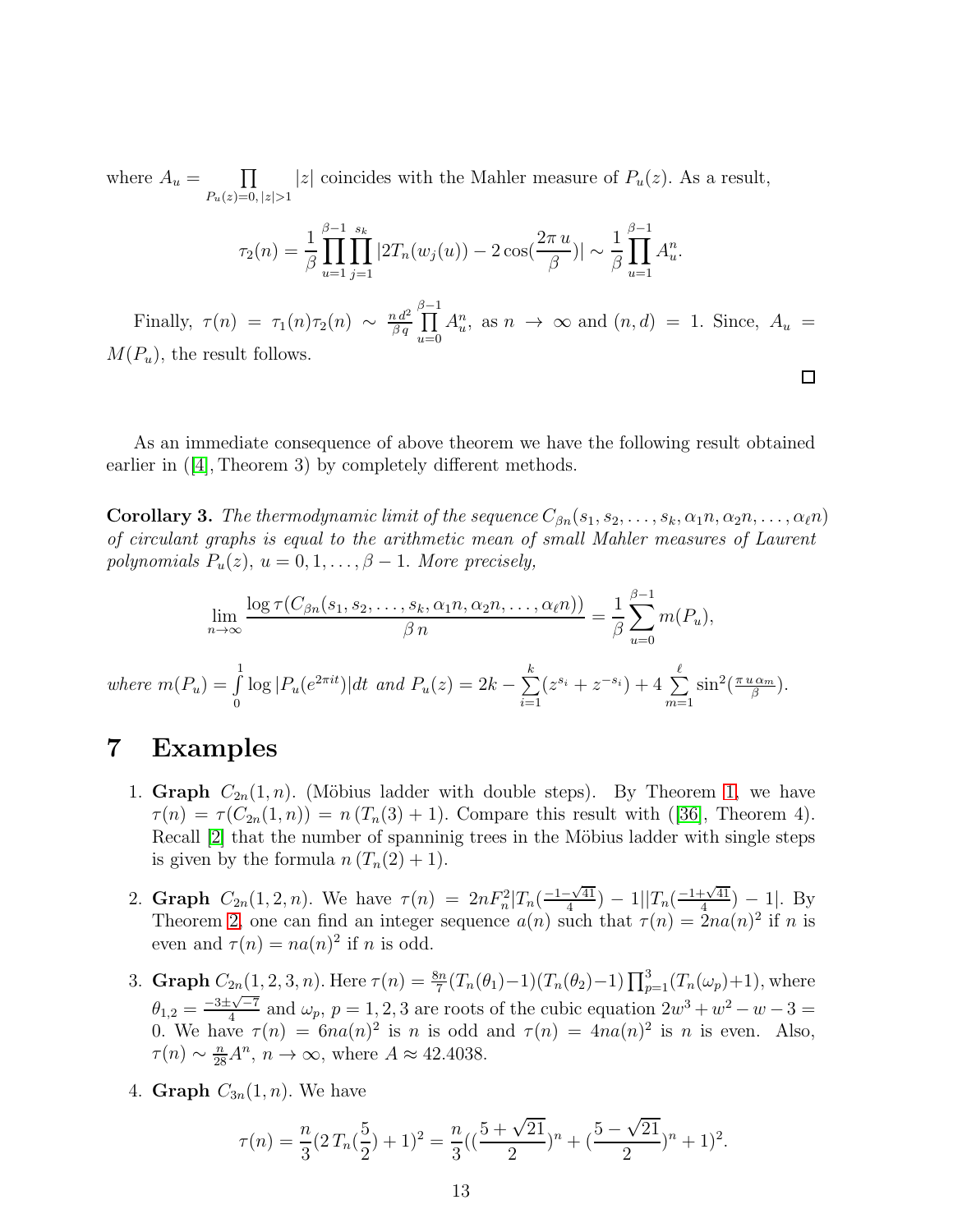See also ([\[36\]](#page-16-5), Theorem 5). We note that  $\tau(n) = 3n a(n)^2$ , where  $a(n)$  satisfies the recursive relation  $a(n) = 6a(n-1) - 6a(n-2) + a(n-3)$  with initial data  $a(1) = 2, a(2) = 8, a(3) = 37.$ 

5. Graph  $C_{3n}(1, 2, n)$ . By Theorem [1,](#page-4-1) we obtain

$$
\tau(n) = \frac{n}{3} F_n^2 (2 T_n(\omega_1) + 1)^2 (2 T_n(\omega_2) + 1)^2,
$$

where  $\omega_{1,2} = \frac{-1 \pm \sqrt{37}}{4}$  $\frac{\pm\sqrt{37}}{4}$ . By Theorem [2,](#page-9-1)  $\tau(n) = 3na(n)^2$  for some integer sequence  $a(n)$ .

6. Graph  $C_{6n}(1, n, 3n)$ . Now, we get

$$
\tau(n) = \frac{n}{3}(2T_n(\frac{5}{2}) + 1)^2(2T_n(\frac{7}{2}) - 1)^2(T_n(5) + 1).
$$

For a suitable integer sequence  $a(n)$ , one has  $\tau(n) = 6na(n)^2$  if n is even and  $\tau(n) =$  $18na(n)^2$  if *n* is odd.

7. Graph  $C_{12n}(1, 3n, 4n)$ . In this case

$$
\tau(n) = \frac{2n}{3}T_n(2)^2(2T_n(\frac{5}{2})+1)^2(T_n(3)+1)(4T_n(\frac{7}{2})^2-3)^2(2T_n(\frac{9}{2})-1)^2.
$$

By Theorem [2,](#page-9-1) one can conclude that  $\tau(n) = 3na(n)^2$  if n is even and  $\tau(n) = 6na(n)^2$ if *n* is odd, for some sequence  $a(n)$  of even numbers.

### ACKNOWLEDGMENTS

The results of this work were partially supported by the Russian Foundation for Basic Research, (grants 18-01-00420 and 18-501-51021). The results given in Sections 5 and 6 were supported by the Laboratory of Topology and Dynamics, Novosibirsk State University (contract no. 14.Y26.31.0025 with the Ministry of Education and Science of the Russian Federation).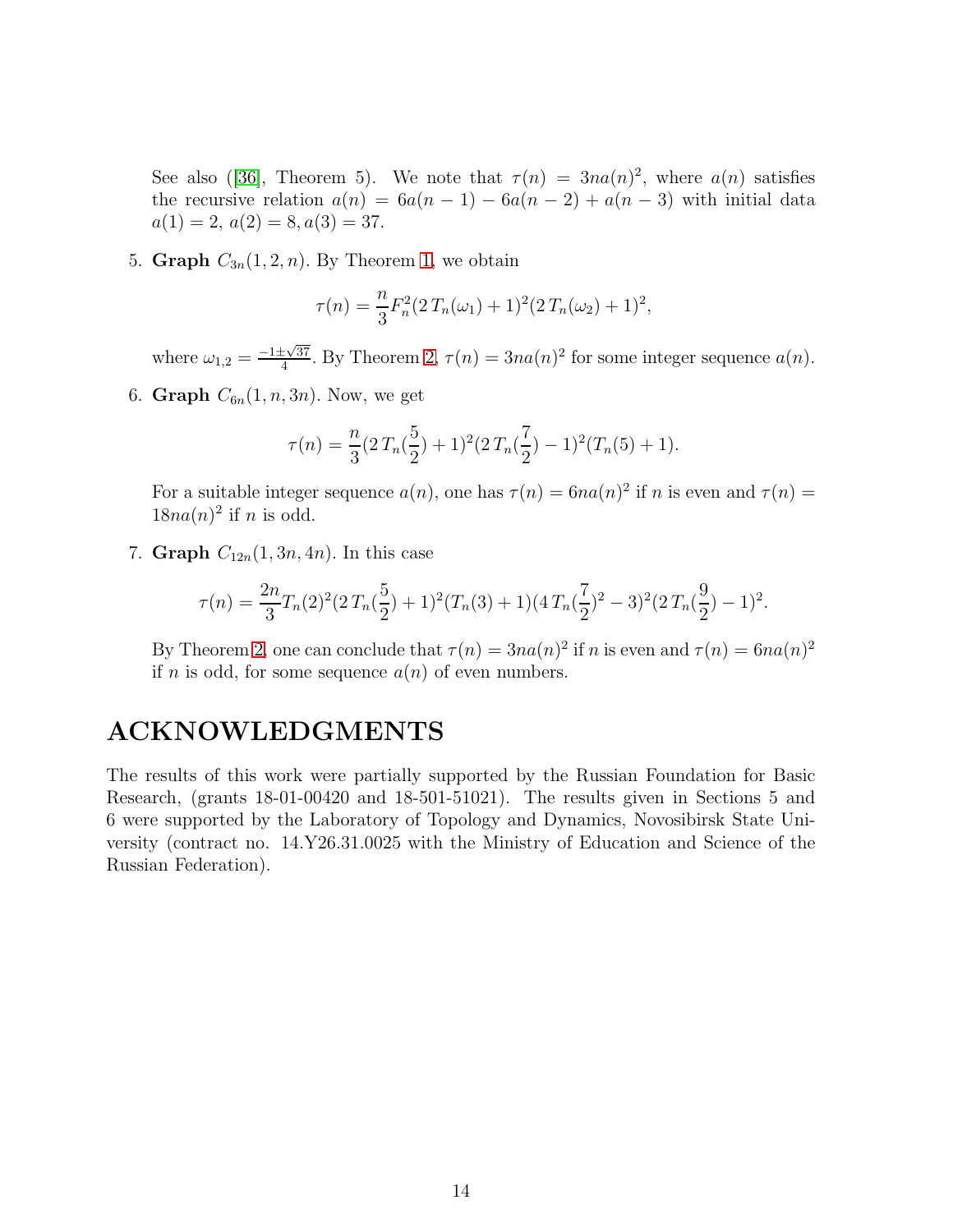### <span id="page-14-4"></span>References

- <span id="page-14-2"></span>[1] F. T. Boesch and Z. R. Bogdanowicz, The number of spanning tress in a prism, Internat. J. Comput. Math. 21 (1987) 229–243.
- <span id="page-14-8"></span>[2] F. T. Boesch, H. Prodinger, Spanning tree formulas and Chebyshev polynomials, Graphs and Combinatorics 2(1) (1986) 191–200.
- <span id="page-14-10"></span>[3] D. W. Boyd. Mahlers Measure and Invariants of Hyperbolic Manifolds. Number Theory for the Millennium, I (Urbana, Il, 2000). A K Peters, (2002) 127–143.
- <span id="page-14-11"></span>[4] M. J. Golin, Xuerong Yong, Yuanping Zhang, The asymptotic number of spanning trees in circulant graphs, Discrete Mathematics 310 (2010) 792–803.
- <span id="page-14-7"></span>[5] P. J. Davis, Circulant Matrices, AMS Chelsea Publishing, 1994.
- <span id="page-14-6"></span>[6] G. Everest, T. Ward, Heights of polynomials and entropy in algebraic dynamics. (Springer Science & Business Media, 2013).
- [7] A. J. Guttmann, M. D. Rogers, Spanning tree generating functions and Mahler measures. Journal of Physics A: Mathematical and Theoretical, 45(49), (2012) 494001. [arXiv:1207.2815v](http://arxiv.org/abs/1207.2815)2 [math-ph] 26 Aug 2012.
- <span id="page-14-13"></span><span id="page-14-3"></span>[8] A. J. W. Hilton, Spanning trees and Fibonacci and Lucas numbers, Fibonacci Q. 12 (1974) 259–262.
- $[9]$  J. L. V. W. Jensen, Sur un nouvel et important théorème de la théorie des fonctions, Acta Math. 22 (1899) 359–364.
- <span id="page-14-9"></span><span id="page-14-0"></span>[10] P. W. Kasteleyn, Graph theory and crystal physics, in Graph Theory and Theoretical Physics, Academic Press, London 1967.
- [11] G. Kirchhoff, Uber die Auflösung der Gleichungen, auf welche man bei der Untersuchung der linearen Verteilung galvanischer Ströme geführt wird, Ann. Phys. Chem., 72 (1847) 497–508.
- <span id="page-14-5"></span>[12] Y. S. Kwon, A. D. Mednykh, I. A. Mednykh, On Jacobian group and complexity of the generalized Petersen graph  $GP(n, k)$  through Chebyshev polynomials, Linear Algebra and its Applications 529 (2017) 355–373.
- <span id="page-14-12"></span>[13] D. H. Lehmer, Factorization of certain cyclotomic functions, Ann. of Math.(2) 34 (1933) 461–479.
- <span id="page-14-1"></span>[14] R. P. Lewis, The number of spanning trees of a complete multipartite graph, Discrete Mathematics 197/198 (1999) 537–541.
- <span id="page-14-14"></span>[15] D. Lorenzini, Smith normal form and Laplacians, J. Combin. Theory Ser. B., 98(6) (2008) 1271–1300.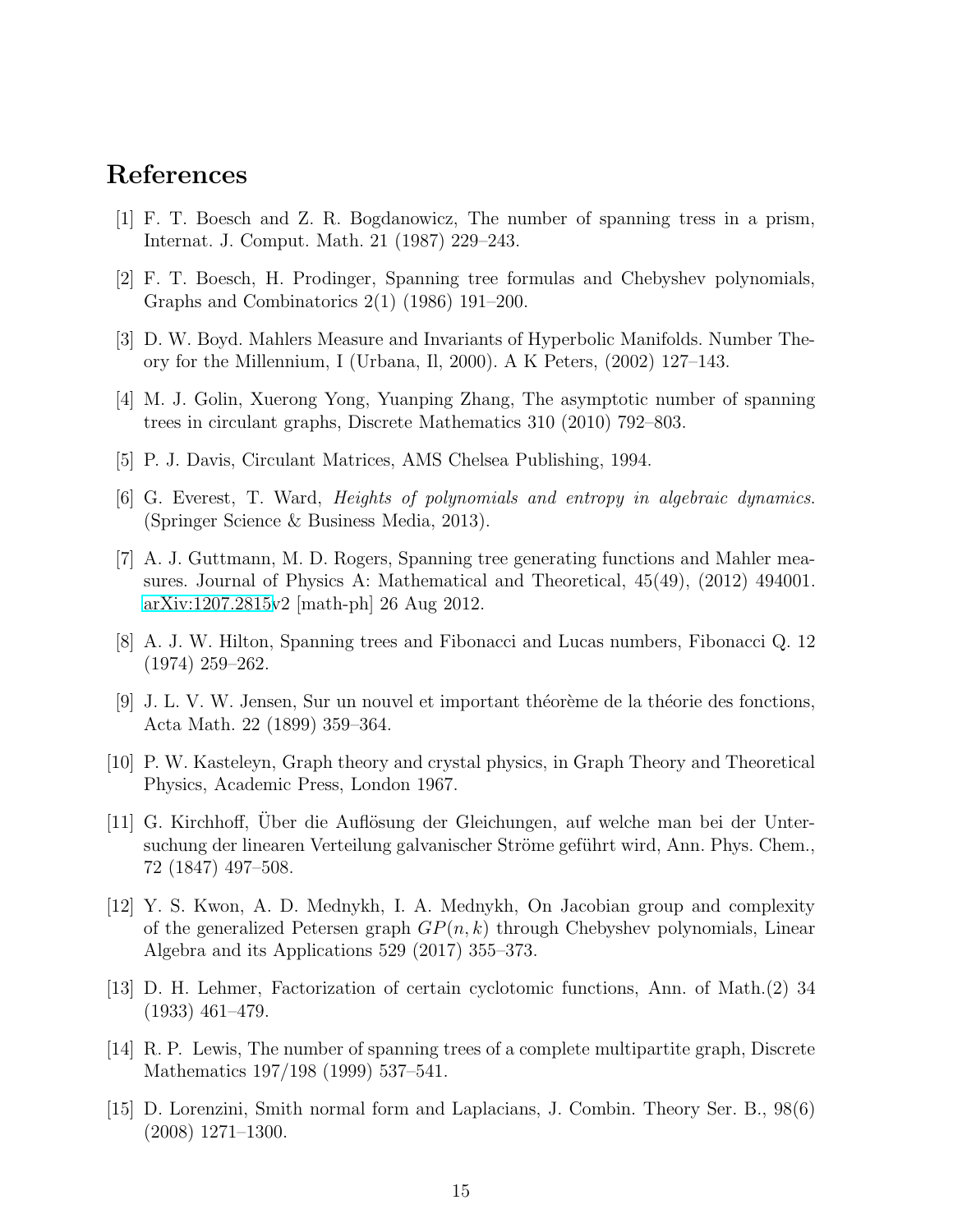- <span id="page-15-5"></span>[16] J. Louis, Asymptotics for the Number of Spanning Trees in Circulant Graphs and Degenerating d-Dimensional Discrete Tori, Annals of Combinatorics 19(3) (2015) 513– 543.
- <span id="page-15-14"></span><span id="page-15-10"></span>[17] R. Lyons. Asymptotic enumeration of spanning trees, Combin. Probab. Comput., 14(4) (2005) 491–522.
- <span id="page-15-6"></span>[18] K. Mahler, On some inequalities for polynomials in several variables, J. London Math. Soc. 37 (1962) 341–344.
- <span id="page-15-12"></span>[19] I. A. Mednykh, On Jacobian group and complexity of I-graph  $I(n, k, l)$  through Chebyshev polynomials, Ars Mathematica Contemporanea, 15 (2018) 467–485.
- <span id="page-15-13"></span>[20] A. D. Mednykh, I. A. Mednykh, Asymptotics and Arithmetical Properties of Complexity for Circulant Graphs, Doklady Mathematics, 97(2), (2018) 147–151.
- [21] A. D. Mednykh, I. A. Mednykh, The number of spanning trees in circulant graphs, its arithmetic properties and asymptotic, Discrete Math. (2018) (in press) [arXiv:1711.00175v](http://arxiv.org/abs/1711.00175)2 [math.CO] 15 Dec 2017.
- <span id="page-15-2"></span><span id="page-15-1"></span>[22] J. Sedlácěk, On the spanning trees of finite graphs, Cas. Pěstování Mat., 94 (1969) 217–221.
- [23] J. Sedlácĕk, On the skeletons of a graph or digraph. In: Combinatorial Structures and their Applications, edited by R. Guy, M. Hanani, N. Saver, J. Schonheim, pp. 387–391. New York: Gordon and Breach 1970.
- <span id="page-15-3"></span>[24] R. Shrock and F.Y. Wu, Spanning trees on graphs and lattices in d-dimensions J. Phys. A 33 (2000) 3881–3902.
- <span id="page-15-7"></span>[25] D. S. Silver, S. G. Williams, Graph complexity and Mahler Measure, Preprint, 2016, arXiv: 1602.02797v1 [math.CO] 8 Feb 2016.
- <span id="page-15-8"></span>[26] D. S. Silver, S. G. Williams, Spanning Trees and Mahler Measure, Preprint, 2017, arXiv: 1701.06097v1 [math.CO] 21 Jan 2017.
- <span id="page-15-9"></span>[27] Ch. Smyth, The Mahler measure of algebraic numbers: a survey, arXiv: [math/0701387v](http://arxiv.org/abs/math/0701387)3 [math.NT] 28 Jan 2008.
- <span id="page-15-0"></span>[28] W. Sun, S. Wang and J. Zhang, Counting spanning trees in prism and anti-prism graphs, J. Appl. Anal. Comput. 6 (2016) 65–75.
- <span id="page-15-11"></span><span id="page-15-4"></span>[29] F. Y. Wu, Number of spanning trees on a lattice, J. Phys. A: Math. Gen. 10, (1977) L113–115.
- [30] Xiebin Chen, The numbers of spanning trees in undirected circulant graphs, J. Zhangzhou Teachers College 13(4) (2000) 1–6.